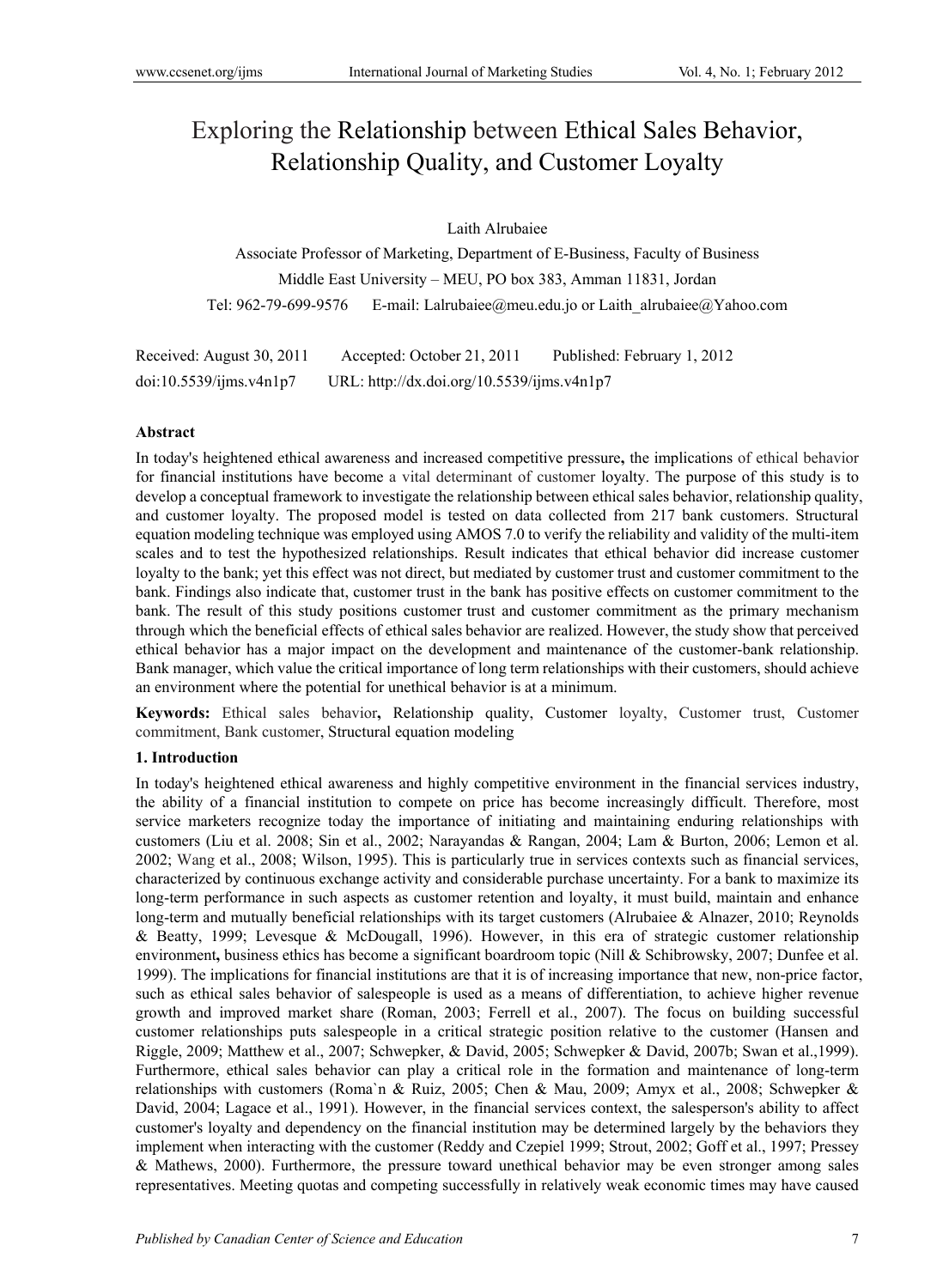an increase in unethical behavior among sales representatives toward customers (Mantel, 2005; Schwepker et al., 2007a; Dubinsky & Levy, 1985). However, financial services are highly abstract services characterized by credence attributes and consequently difficult for consumers to fully understand. Furthermore financial institutions are vulnerable to many legal and ethical abuses and very expensive forms of corruption. Hence, the customer must rely on the salespeople for correct information and proper guidance. Because ethics is a central issue in financial services, and to avoid deceptive sales practices, ethical sales behavior can play a critical role in the formation and maintenance of long-term relationships with customers (Lamb 1999; Dunfee and Gunther 1999). Therefore, retaining customers and maintaining customer loyalty demands that banks must listen to their customers and understand their needs (Dibb and Meadows 2001; Adamson & Handford, 2003; lasser et al., 2000; Selnes, 1998; Dick & Basu, 1994; Prim, 2004). Researches indicate that salespeople who act in an ethical manner are more effective at building strong customer relationships and their customers are more satisfied with them, more trusted and/or committed to them (Hansen and Riggle, 2009; Walter et al., 1999; Goff et al., 1997). If good ethics is good business, the consequences of such initiatives should be enhanced business results. Taking the "high road" with more ethical strategies should translate into greater market share and return on investment, which leads to long-term sustainability of organizations (Weeks et al., 2006). However, findings of Vegholm and Silver (2008) study imply that banks must encourage behaviors that will increase customers' confidence in the bank organization. These suggestions are in line with the thoughts of Llewellyn (2005), who argues that it is important for financial institutions to set guidelines for individual bankers on how to act fairly, and to develop appropriate training and reward mechanisms. Although many related topic articles were published, Liljander and Mattson (2002) posited that further studies are required regarding the effect of employee ethical behavior and particularly salesperson behavior on customer loyalty. Moreover, despite a general recognition that ethical sales behavior plays a critical role in the relationship development process, there have been limited empirical demonstrations of this reality (Hansen and. Riggle, 2009). Accordingly, the purpose of this study is to better understand the relationships among the ethical sales behavior, relationship quality and customer loyalty to bank. More specifically, study aims to empirically investigate the mediating effect of customers' trust and customer commitment in ethical sales behavior - customer loyalty relationship. Such understanding could contribute to improving the ethical behavior of the salespeople and consequently enhance the opportunity to build long-term profitable customer relationships in the context of Jordanian banking industry. Furthermore, this study is of great value to the banking sector since it shows bank managers how to gain customers' trust , commitment and loyalty to the bank through the ethical behavior of their frontline employees.

## **2. Literature review**

#### *2.1 Ethical sales behavior*

According to Román and Ruiz (2005), ethical behavior in the sales relationship context denotes behaviors on the part of the salesperson that promote the welfare of the customer. Nevertheless, Román and Munuera (2005) defined ethical sales behavior as fair and honest actions that enable the salesperson to foster long-term relationships with customers based on customer satisfaction and trust. Salespersons typically have personal interactions with the customer and their actions are more readily visible, and unethical behavior can have a profound effect on the public opinion of the company **(**Mantel, 2005). Definitions of ethical behavior versus unethical behavior are based upon the degree to which a proposed act is perceived as right versus wrong, good versus evil, fair versus unfair, or just versus unjust (Roman, 2003). Ethical sales behavior is a highly elusive construct and is often situation-specific (Lagace et al., 1991). However, unethical sales behavior as perceived by the customer is defined as a short-run salesperson's conduct that enables him/her to gain at the expense of the customer. Examples of such activities include: lying or exaggerating about the benefits of a product/service, availability, the competition, selling products/services that people do not need, giving answers when the answer is not really known, and implementing manipulative influence tactics or high-pressure selling techniques (Cooper and Frank 2002; Futrell 2002). A salesperson's unethical behavior may negatively impact customer satisfaction and retention. Dubinsky et al. (1992) contends that unethical salesperson behaviors may result in customer dissatisfaction, poor word-of-mouth, lost customers, reduced sales and profits (Burnett et al., 2008). Therefore, the study focuses on salespeople's ethical behavior as perceived by customer who takes place during the interaction between them and the bank's salespeople.

# *2.2 Relationship quality*

Relationship quality has been originally termed as a bundle of intangible value that augments products or services and result in an expected interchange between buyers and sellers (Levitt, 1986). Relationship marketing quality can be considered as an overall assessment of the strength of a relationship (De Wulf et al, 2001). Relationship marketing theory suggests that successful relationship marketing results from certain aspects of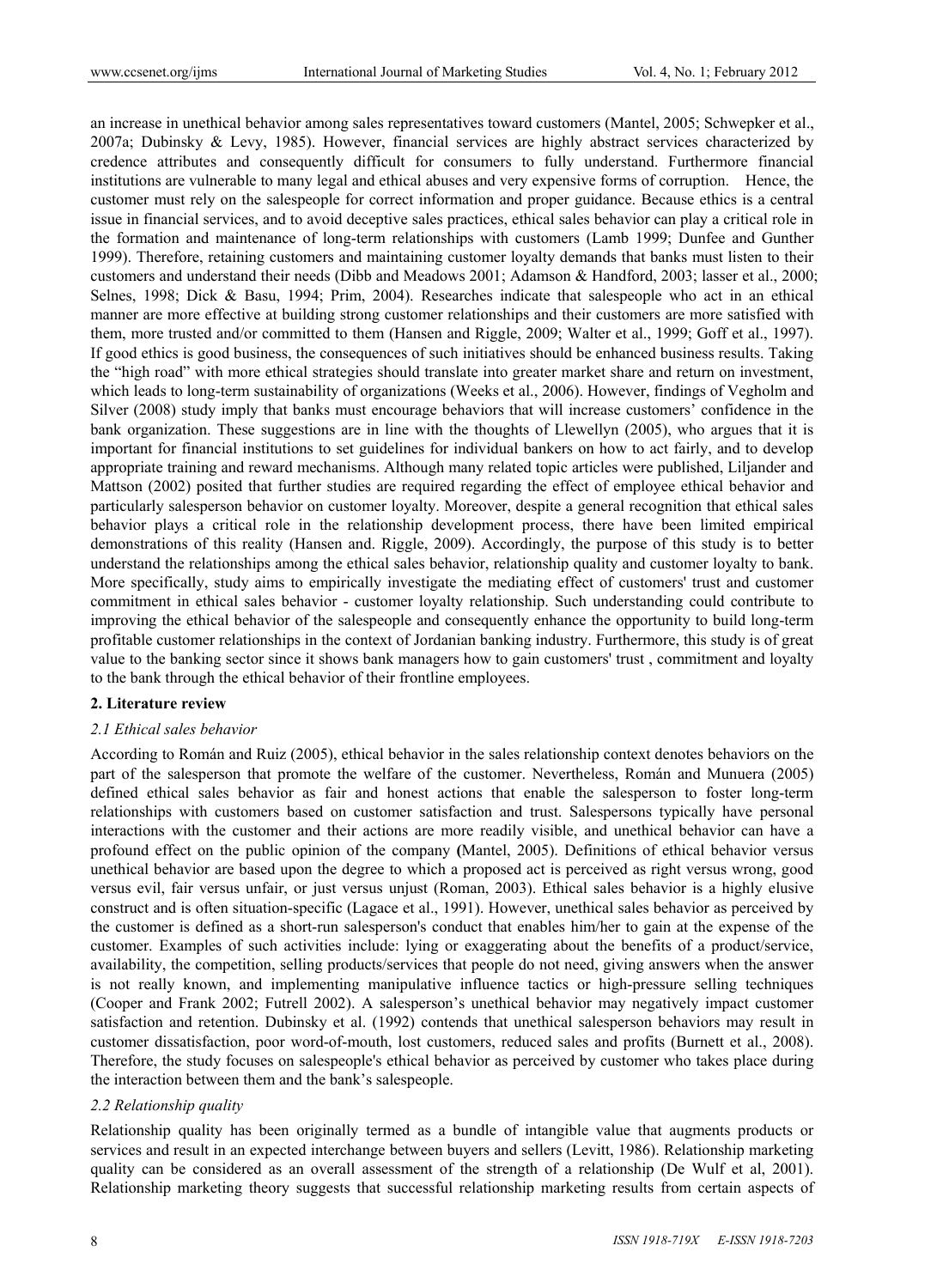cooperative relationships that characterize successful relational exchanges (Hunt et al, 2005). Relationship quality is a higher order construct depicting the value customers attach to their relationship with the service provider (Dorsch et al., 1998). According to Hennig-Thurau and Klee (1997), relationship quality can be seen as the degree of appropriateness of a relationship to fulfill the needs of the customer associated with that relationship. However, Berry (1983) perceived relationship marketing as a tool from which customer loyalty can be secured and, as a result, the attainment of higher competitiveness and enhanced customer satisfaction can be achieved. Relationship marketing represents a strategic response by firms to gain competitive advantage (Takala and Uusitalo, 1996). This response is based on the theory that appreciation of the interdependence of market players, and mutual effort based on trust and commitment, would allow firms to remain competitive (Veloutsou et al., 2002). Research suggests that the benefits of relationship marketing are many, including improvements in competitive advantages in the marketplace superior financial performance and increased levels of customer satisfaction. According to Arnett and Badrinarayanan (2005) studies suggest numerous factors that influence relationship marketing success i.e. relationship quality, even though three factors consistently identified as important are trust, commitment and communication. Nevertheless, most research has conceptualized the effects of relationship marketing on outcomes as fully mediated by one or more of the relational constructs of trust, commitment, satisfaction, communication and/or relationship quality ( Alrubaiee & Alnazer,2010). It has been conceptualized as a higher-order construct consisting of several distinct, though related dimensions, with critical importance of relationship satisfaction, trust and relationship commitment (Bonnin et al., 2005). Researchers have suggested that these Components are merely indicators of the global mediator relationship quality, which is an overall assessment of the strength of a relationship and is conceptualized as a multidimensional construct that captures the many different facets of an exchange relationship. Its structure and underlying dimensions vary across empirical studies, but central to the conceptualization is the belief that no single dimension or relational construct can fully define the overall depth or climate of an exchange relationship (Johnson et al., 1999; Garbarino & Johnson, 1999; De Wulf et al, 2001; Alrubaiee & Alnazer, 2010). For example, Morgan and Hunt (1994) propose that trust and commitment are both key to predicting exchange performance, whereas some others suggest that either trust or commitment alone is the critical relational construct (Palmatier et al., 2006). Another school of thought suggests that the global construct of relationship quality, as reflected by a combination of commitment, trust, and relationship satisfaction, offers the best assessment of relationship strength and provides the most insight into exchange performance (De Wulf et al, 2001). However, the study conceptualizes a relationship quality as a bank's ability to identify, develop, and manage cooperative relationships with key customers characterized by trust and commitment. Therefore, the development of a relationship quality is important to develop long-term relationships with key customers.

#### *2.3 Trust*

One of the goals in the regulation and supervision of financial markets is to enhance trust in financial institutions and in the financial system (Masciandro et al., 2007; Grunbichler and Darlap, 2003; Hasan and Severiens, 2001). The objective of financial institutions is, therefore, to convey trust to their customers so as to comply with regulatory standards (Ferna´ndez-Laviada, 2007; Vegholm and Silver, 2008). The majority of definitions for trust describe it as the belief by one firm that a partner will perform actions producing positive results for the former (Alrubaiee & Alkaa'ida, 2011). As Sirdeshmukh et al., (2002) stated trust is the expectations held by the consumer that the service provider "can be relied on to deliver on its promises". Hall (2005) explains that those who trust have an expectation that the trusted person will behave with goodwill towards them and with competence in the domain in which he or she is trusted (or in caring for that with which he/she is entrusted). Customer trust in the relational sales context can be defined as a confident belief that the salesperson can be relied upon to behave in such a manner that the long-term interest of the customer will be served (Crosby et al., 1990). According to Morgan and Hunt (1994) describes trust as" when one party has confidence in an exchange partner's reliability and integrity," is a central component in all relational exchanges. Trust regarded as a key ingredient for the development of long-term business and has been recognized as a highly significant tool for enhancing company relationships (Berry, 1995). Speckman (1988) posited that trust is central relationship construct; it has been referred to as "the cornerstone of the strategic partnership". According to Cater and Zabkar (2008) trust is belief, feeling or expectation about an exchange partner which can be judged from the partner's expertise, reliability and intentions. Mishra et al. (2008) posited that there are four dimensions of trust (i.e., reliability, openness, competence, and concern). Studies in the financial services industry revealed that trust is one of the most significant attributes valued by customers (Roman, 2003).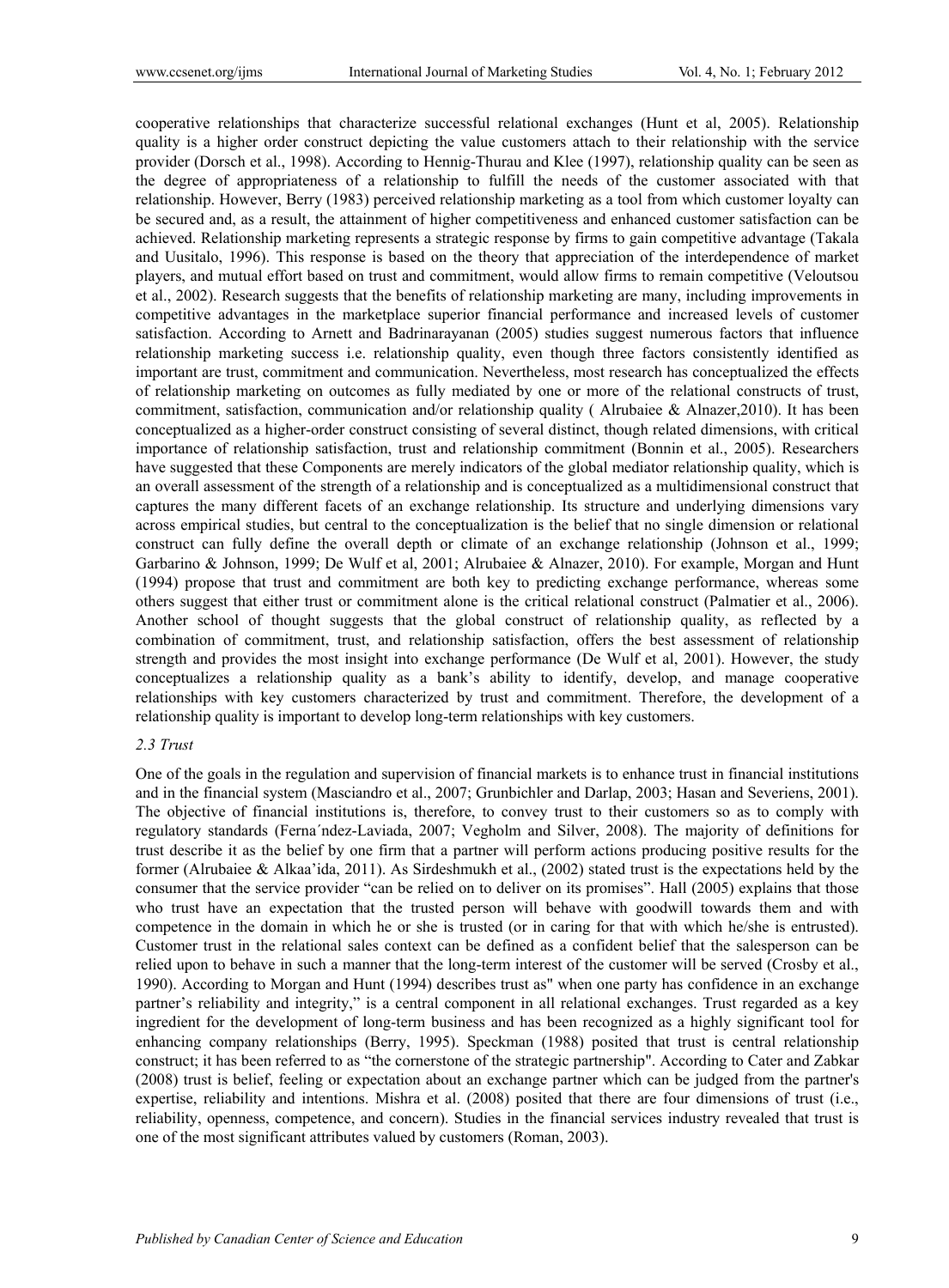## *2.4 Commitment*

In the relationship marketing literature the concept of commitment plays a central role, as it is a major characteristic of relationship marketing models (Alrubaiee & Alnazer, 2010). Research suggests that relationship commitment is at the core of all successful working relationships and that it is an essential ingredient in successful long-term relationships (Anderson and Narus, 1990). Relationship Commitment refers to an implicit or explicit pledge of the continuity of a relationship between exchange partners. It has served as the dependent variable in several relationship marketing models including those describing buyer-seller relationships and channel behavior; it is a good indicator of long-term relationships (Morgan and Hunt, 1994) and is thought to represent the peak in relational bonding (Dwyer et al., 1987). Commitment has been operationalized in several ways, including desire to continue the relationship, willingness to make short-term sacrifices, confidence in the stability of the relationship, and investments in the relationship (Kim & Frazier, 1997).

## *2.5 Customer loyalty*

Customer loyalty is defined by Oliver (1999) as a deeply held commitment to re buy or re patronize a preferred product or service in the future despite there are situational influence and marketing efforts having the potential to cause switching behavior " (Yim et al. 2008). Fornell (1992) thinks that loyalty is the function of satisfaction, switching barriers and voice. Loyal customers may not be always satisfied, but satisfied customers are apt to be loyal (Fornell, 1992). Bitner (1990) describes loyalty as a process. At the end of the process, satisfaction has effects to perceived quality, which could cause loyalty and intention to certain behavior (Alrubaiee & Alnazer, 2010). An expectation of continuity reflects the customer's intention to maintain the relationship in the future and captures the likelihood of continued purchases (Palmatier et al., 2006). Increased customer loyalty is one of the most common outcomes expected from relationship marketing efforts.

## *2.6 Relationship among study variables*

Researches indicate that successful relationship marketing efforts, i.e. relationship quality, improve customer loyalty and firm performance through stronger relational bonds (e.g., De Wulf et al., 2001; Sirdeshmukh et al., 2002; Alrubaiee & Alnazer, 2010). Trust and commitment are often jointly examined in relationship marketing research. Many researchers regard trust as an antecedent of both commitment and successful relationships (Cater & Zabkar, 2008; Stanko et al, 2007). However, studies suggest that trust as one of the prominent behavioral determinants of commitment (Morgan and Hunt, 1994; Coote et al., 2003; Doney & Cannon, 1997; Karande et al, 2008). Trust has a direct positive impact on commitment. Trust diminishes the perceived risk and vulnerability in a relationship and thus leads to a higher commitment to the relationship. Trusted parties can be relied upon to fulfill their expectations, which results in greater commitment (Ganesan, 1994). If a supplier is not perceived to be benevolent, honest or competent enough to show useful behavior regarding the relationship in question, the customer cannot rely on this supplier and thus will show no commitment towards the relationship (Morgan and Hunt, 1994). Cater& Zabkar (2008), thus, suggests that in relationships where trust is high, it is more likely that clients will continue the relationship because they like the provider and enjoy working with him. Therefore, several studies have found empirical evidence about the positive influence of trust on commitment. Alrubaiee & Alnazer (2010) study provides initial empirical evidence of the impact of relationship marketing on bank customer loyalty. Holden (1990) suggests that the salesperson's ethical sales behavior is positively related to customer trust. The results of Chen and Mau, (2009) studies show that ethical sales behavior plays a major role in affecting customer trust. Moreover, customer trust is an important mediating determinant between the salesperson's ethical sales behavior and customer loyalty. In addition, Sanzo et al. (2003) found that, trust and commitment directly affect loyalty to supplier. On the other side, Wray et al. (1994) had suggested, that ethical sales practices, as perceived by financial services customers, increased customer trust in the salesperson. Likewise, different exploratory studies have shown that customer trust in the salesperson can be earned by the honest actions of sales representatives (Beatty et al. 1996), as well as low-pressure selling techniques (Strutton et al. 1996; Kennedy et al. 2001).Consistent with previous studies, Roman (2003) had investigated the direct consequences of ethical sales behavior. The study indicates that, this behavior had a positive impact on customer satisfaction with the core service, trust and loyalty to the company. Furthermore, Hansen and Riggle (2009) indicated that the relationship between ethical sales behavior and buyer commitment to the salesperson is completely mediated by buyer trust in the salesperson. Their finding revealed that the effect of ethical sales behavior on buyer commitment to the salesperson flow only through buyer trust in the salesperson.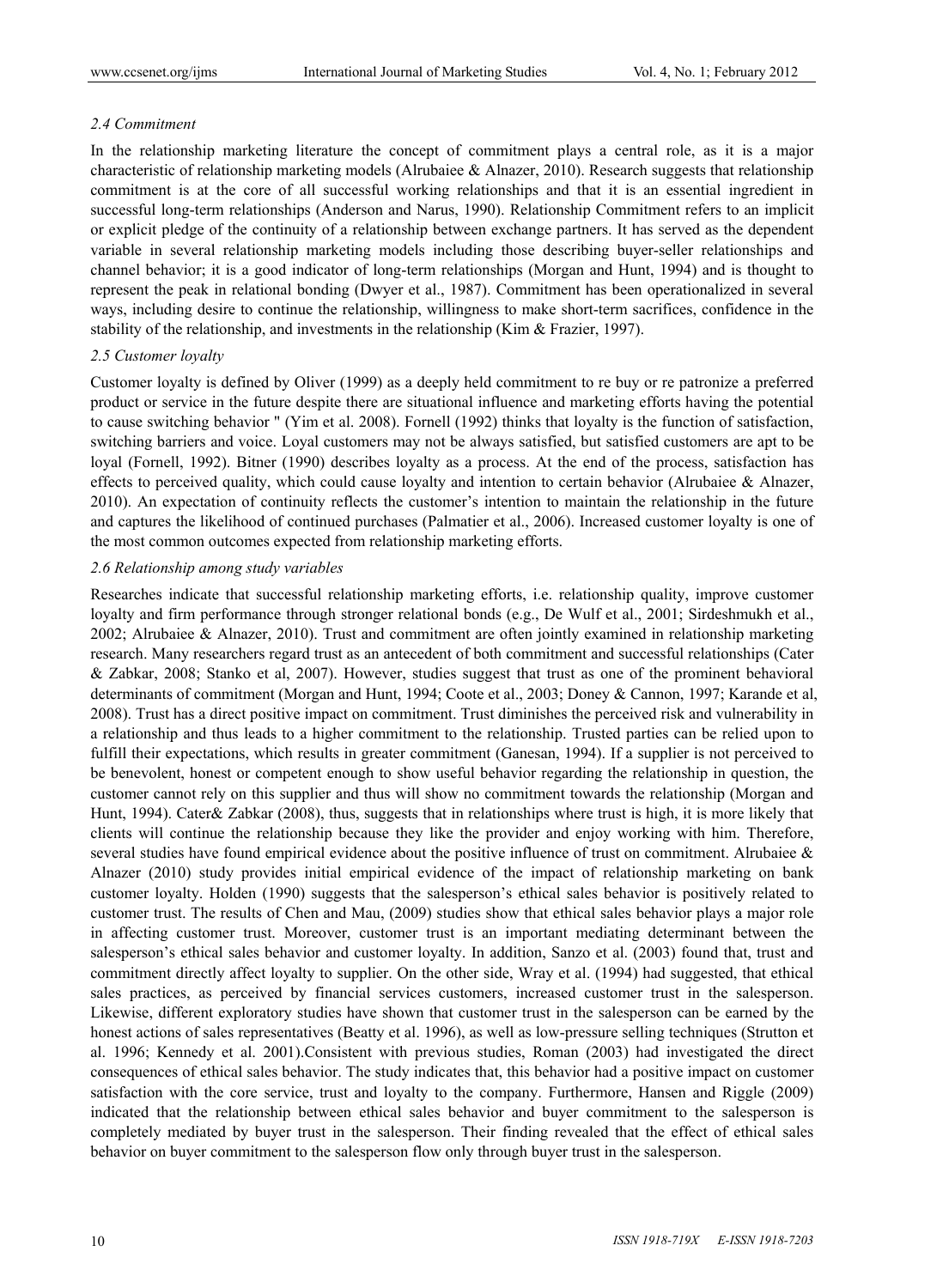## **3. Conceptual framework and hypotheses development**

## *3.1 Conceptual framework*

It is now possible to develop an overall model summarizing the hypotheses and reflects a causal ordering derived from the literature reviewed above. The proposed structural model guiding this research is depicted in Figure 1. It builds on core linkages between study variables: ethical sales behavior, customer trust, customer commitment and customer loyalty. As can be seen in the figure, the relationship quality as mediator consists of tow constructs: customer trust and customer commitment. The research hypotheses are represented in the Figure. Ethical sales behavior is believed to have a positive relationship with customer trust, customer commitment and customer loyalty (H1, H2 and H6). It is suggested also that the relationship quality variables: trust and commitment, lead to customer loyalty to the bank (H4 and H5). Customer trust is posited to have a positive influence on customer commitment (H3). Finally, as for indirect effects, customer trust and customer commitment are proposed as the key mediators that connect or bridge ethical sales behavior with customer loyalty (H7).

#### Insert Figure 1 here

## *3.2 Research hypotheses*

The hypothesized relationships of the proposed structural model guiding this research are illustrated in Figure 1. Therefore, to examine these relationships the following hypotheses are formulated:

**H1:** Ethical sales behavior has a positive effect on customer trust in the bank.

**H2:** Ethical sales behavior has a positive effect on customer commitment to the bank.

**H3:** Customer trust in the Bank has a positive effect on customer commitment to the Bank.

**H4:** Customer trust in the Bank has positive effect on customer loyalty to the bank.

**H5:** Customer commitment to the Bank has a positive effect on customer loyalty to the bank.

**H6:** Ethical sales behavior has a positive direct effect on customer loyalty to the bank.

**H7:** Relationship quality (i.e. Customer trust and Customer commitment**)** mediates the effect of ethical sales behavior on customer loyalty to the bank.

## **4. Research methodology**

This study is exploratory, quantitative in nature, aiming to develop a better understanding of the relationships among the ethical sales behavior, relationship quality and customer loyalty to the bank. More specifically, the study intends to empirically investigate the direct and indirect effect of ethical sales behavior as perceived by customer on his loyalty to the bank through customer trust and customer commitment as mediators.

## *4.1 Selection of sample and respondents demographics*

The proposed research model is tested in the context of bank industry because financial services are highly abstract services characterized by credence attributes and consequently difficult for consumers to fully understand (Howe et al., 1994). Therefore, the customer must rely on the bank salesperson for correct information and proper guidance (Roma´n & Munuera, 2005). Consequently, bank industry can adequately reflect the actual characteristics of ethical sales behavior relationships**.** Accordingly, the study is empirical based on the primary data collected from a sample of bank customers in Amman – Jordan. The study was carried out in 2010 on a convenience sample from four main Jordanian commercial banks: Arab Bank, Jordan-Kuwait Bank, Housing Bank for Trade and Finance and Ahli National Bank. Questionnaires were administered to a total of 320 bank customers within the area of Amman. A total of 226 respondents returned surveys, of which nine questionnaires were rejected due to the lack of some information. Thus, 217 valid questionnaires were finally obtained, giving response rate of 67.8 per cent, a rate that is regarded as good. Since the questionnaire was administered in Arabic, the questionnaire was drafted in English and translated into Arabic thereafter.

The participants in this study were predominantly males (54.4 percent), majority (53.4 percent) of the respondents were ages up to 40 years old. In terms of education, most of them (65.4 percent) were university graduates (possessed a bachelor degree) and the majority of the respondents work in the private sector (49.3 percent). Finally (55.1 percent) of the respondents were married.

## *4.2 Data analysis*

The statistical package SPSS (version 19.0) was used for data analysis. A two-step detailed statistical analysis of data was involved. First, factor analysis was performed to extract the underlying factor of study variables. Second; a structural equation modeling was conducted using AMOS 7 to test the hypotheses in order to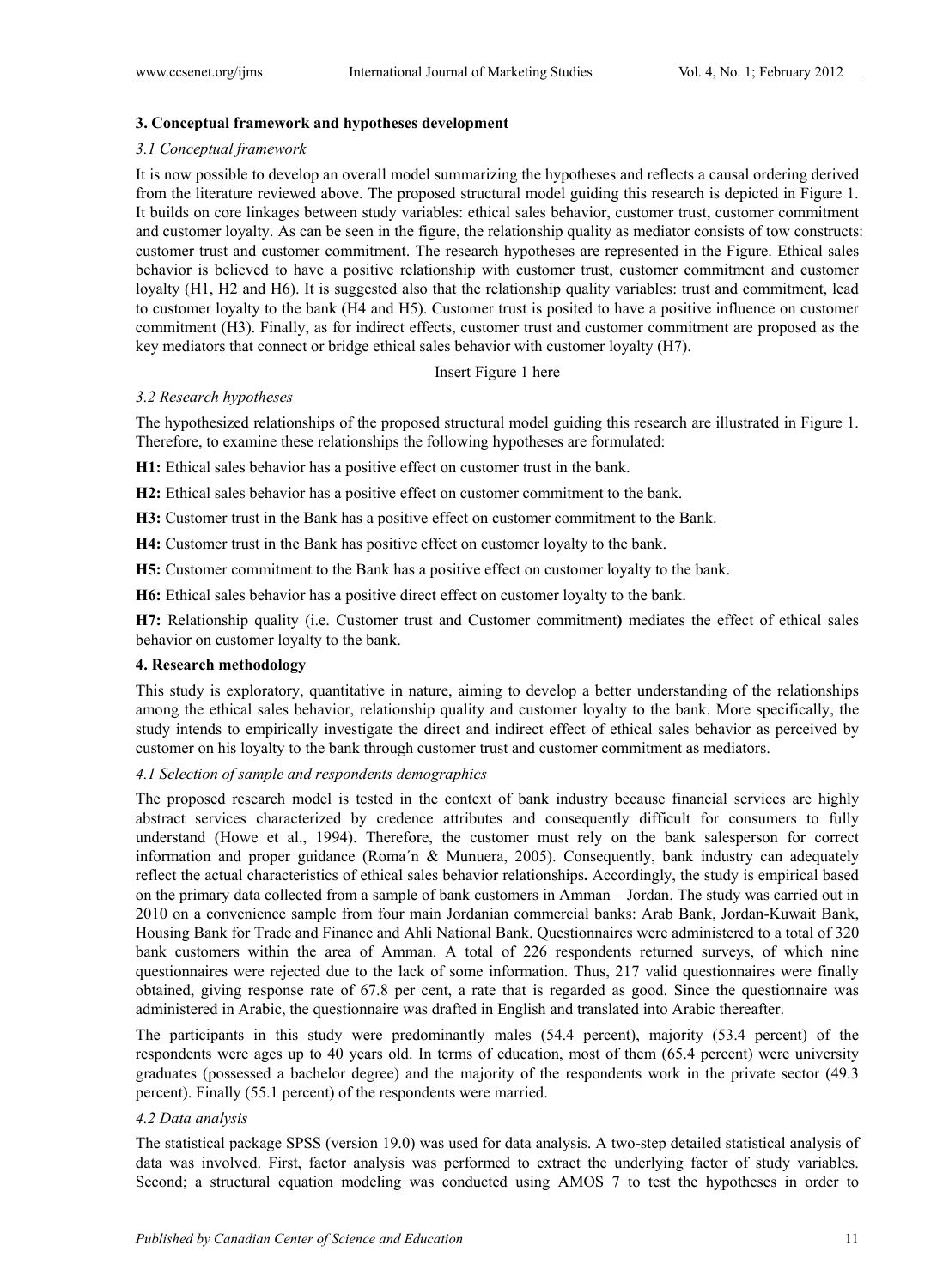understand the direct and indirect effect of ethical sales behavior on - customer loyalty, customer trust and customer commitment.

#### *4.3 Measures*

All constructs in this study (i.e. ethical sales behavior, commitment, and trust and customer loyalty) were measured using multi-item Likert scale adapted from prior research previously validated in other contexts to ensure content validity. All items were measured using seven-point Likert-type scales. The respondents were asked to indicate their agreement or disagreement with the statements provided, with anchors of 1 to indicate 'strongly disagree' and 7 to indicate 'strongly agree'. The five items used to measure ethical sales behavior were adapted from those originally developed by Román (2003) to assess ethical sales behavior from the customer perspective in the Spanish financial sector. This scale was also adapted next by Román and Ruiz (2005); Chen and Mau (2009); Hansen & Riggle, (2009). All items were negatively worded and subsequently reverse coded. The measure for trust were adapted from Morgan and Hunt (1994); Karande et al.(2008); Sanzo et al, 2003; Hansen and Riggle, (2009); Kennedy et al. (2001); Chen and Mau, (2009); Sirdeshmukh et al. (2002); Eisingerich and Bell,(2007).The eight items measure of customer trust designed to capture the major dimensions of trust: confidence, reliability, and integrity. These items were utilized as well, focusing specifically on those that capture respondents' perceptions as to the integrity and reliability of the bank/salesperson. The Seven items used to measure customer commitment was adapted from Morgan and Hunt (1994); Gruen et al.(2000); Wetzels et al., (1998); Sanzo et al, 2003; Karande et al.(2008) ; Hansen and Riggle, (2009); Kennedy et al. (2001); Chen and Mau, (2009). Customer loyalty was measured by a six-item scale developed by Sirdeshmukh et al. (2002); Chen and Mau, (2009); Hansen and Riggle (2009).

## *4.4 Measure reliability*

Different procedures were carried out using SPSS 19 to examine the psychometric properties of the proposed measurements. As the first step in analysis of the scale, internal reliability for the adapted scale was compared to that reported in the developmental literature. Reliability analysis, understood as internal consistency, was carried out by calculating Cronbach's  $\alpha$  coefficient .However, all the individual scales exceeded the recommended standards level of .70 proposed by Nunnally (1978) and Hair et al., (1998). As depicted in Table 1, the Cronbach alphas coefficients demonstrating the reliability of the scale used for measuring the constructs are at acceptable levels and fall between 0.865 for ethical sales behavior and 0.942 for customer loyalty, which suggests a high internal consistency among the items in each construct.

## Insert Table 1 here

As can be seen in Table 1 these Cronbach alphas indicate that the scales used in the questionnaire satisfactorily measured the constructs, what means that the ability of the set of items employed to represent each of the latent constructs is satisfactory. However, unidimensionality of each construct must be checked. Therefore, items in each multi-item scale were factor analyzed separately using principal component factor analysis with Varimax rotation. The criteria for choosing variables are based on Kaiser's (1996) suggestions: an eigenvalue greater than 1 after Varimax rotation, absolute values of factor loadings greater than .50. As shown in Table 2, results indicate that in all case a single factor emerged, i.e. there is one factor derived from each variable. Ethical sales behavior (eigenvalue = 3.264); customer loyalty (eigenvalue = 4.664); customer trust (eigenvalue = 5.393); and customer commitment (eigenvalue  $= 4.355$ ). Furthermore, all of the items in the research model had factor loadings greater than 0.70 (0.73 – 0.91).

#### Insert Table 2 here

However, both tests of principal component analysis and Cronbach's alpha support unidimensionality and therefore were accepted as being reliable for the path analysis. In addition, a correlation matrix of the variables in the model was constituted and fall between 0.44 and 0.89, as shown in Table 3, suggesting several highly significant correlations between the variables included in the conceptual model. Descriptive statistics and correlations among variables are presented in Table 3.

## Insert Table 3 here

Thereafter, Following Anderson and Gerbing (1988), to assess construct validity of the multi-item scales confirmatory factor analysis (CFA) was conducted in order to determine if the extracted dimensions in step 1 offered a good fit to the data (Table 4).

#### Insert Table 4 here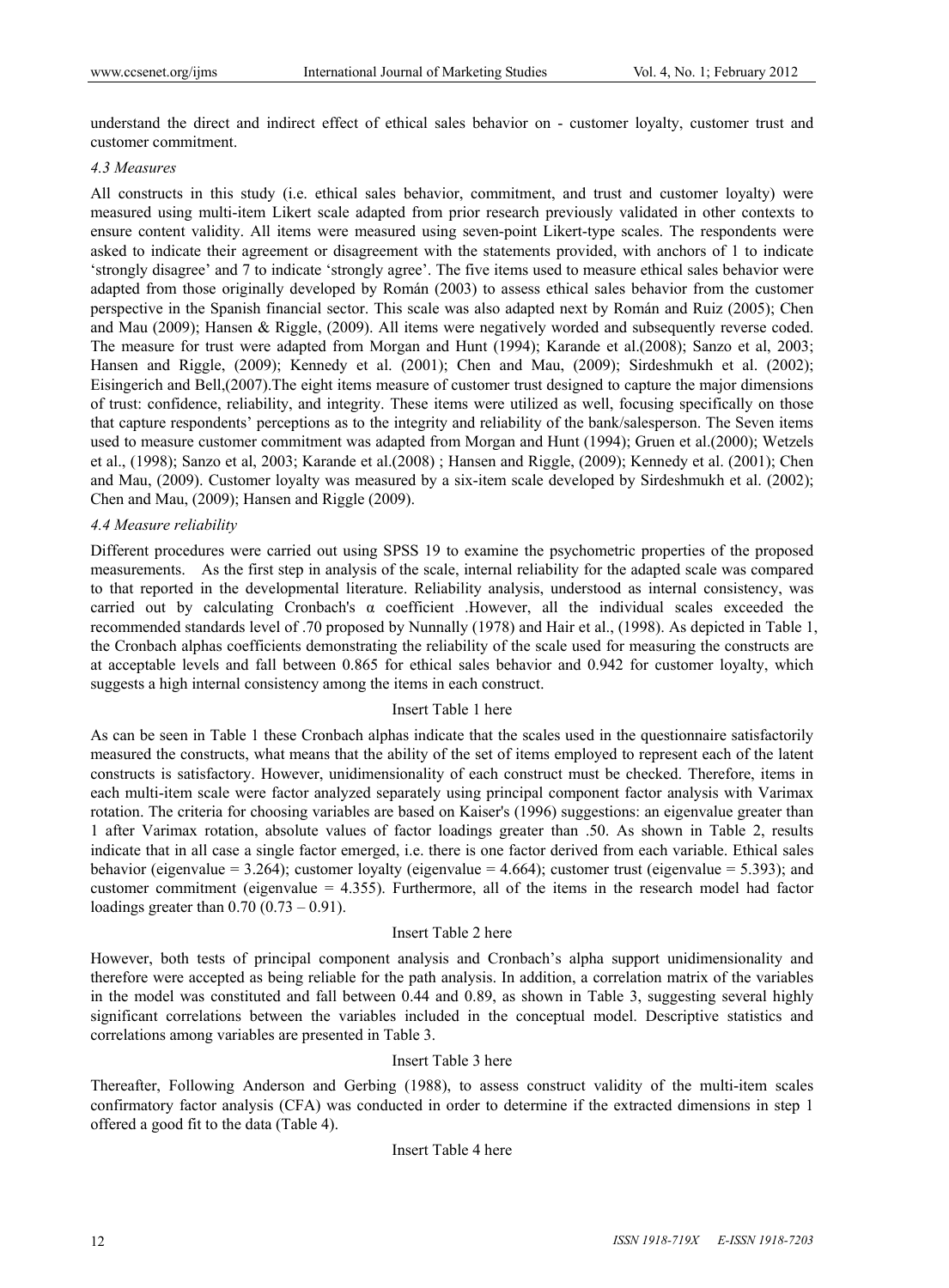According to Bagozzi and Yi, (1988) and Bearden et al., (1982), the CFA result provide overall fit indices: Chi-square was highly significant ( $p<0.001$ ), the goodness of fit index (GFI) was 0.760 and adjusted goodness of fit index (AGFI) was 0.713; incremental fit index (IFI) = 0.882; the normed-fit index (NFI) = 0.829 and the root mean square residual  $(RMR) = 0.097$ . All indices indicating that the measurement models provide good support for the factor structure determined through the exploratory factor analysis, which suggests the unidimensionality of the measures (Anderson & Gerbing, 1988; Marcoulides and Schumacher's, 1996). According to Anderson and Gerbing (1988), the validity of the structural model is assessed using three key validity dimensions: nomological, discriminant and convergent. The nomological validity is the validity of the entire model and indicates whether the model fits the data; the discriminant validity refers to the extent of separation between the constructs; and the convergent validity verifies the homogeneity of the indicators and their constructs. However, convergent validity can be stated as all its variables are associated to significant and high loadings at least at be significant at 95%. Therefore, it can be stated that scales have convergent validity (Anderson & Gerbing, 1988).Thus, evidence of convergent validity was provided by the fact that all measurement items loaded on the appropriate constructs. Discriminant validity means that each factor represents a separate dimension (Fornell & Larcker, 1981). According to Anderson and Gerbing (1988), discriminant validity is the degree of correlation among the constructs, and the correlation between different constructs. It refers to the principle that the indicators for different constructs should not be so highly correlated as to indicate they are measuring the same thing. As mentioned above, correlations were run between the items of several constructs used in this study (Table 3). However, in all instances the item correlations satisfied the  $R=$ 0:85 cut-off often used by researchers for this assessment (Garson, 2001), thus suggesting the model demonstrated good discriminant validity. Furthermore, nomological validity refer to the ability of a scale to behave as expected with respect to some other constructs to which it is related (Churchill, 1995). As mentioned above, ethical sales behavior can improve customer trust, customer commitment and customer loyalty. Therefore nomological validity would be demonstrated if the scale were positively and significantly correlated with customer trust, customer commitment and customer loyalty. As stated in Table 3, all correlation coefficients between the dimensions of ethical sales behavior, customer trust, customer commitment and customer loyalty are positive and significant (at  $p < 0.01$ ). Thus nomological validity of the scale is demonstrated. Considering the reliability, nomological, convergent, and discriminant validity tests collectively, it's conclude that the measurement model satisfies all the psychometric property requirements. Table 3 shows the means, standard deviations, and intercorrelations for the constructs operationalized in this study.

## **5. Hypotheses tests**

A structural equation modeling was conducted to test the hypotheses in order to assess the effect and the significance level of each path in the model. The model shown in Figure 1 was examined and tested using AMOS7. Tests of the hypotheses were performed using a structural equations modeling (SEM). Model fit determines the degree to which the structural equation model fits the sample data. The model was tested and provided good indicators of fit: Chi square  $/ d f = 2.834$ , (it should be between 0 and 3 with lower values indicating a better fit).with the comparative fit index (CFI) was 0.881, Tucker-Lewis coefficient (TLI) was 0.868, ( RFI) was 0.810 (a value of 1.0 indicates perfect fit) and the root mean square error of approximation (RMSEA) was 0.092, indicating a good fit between the theoretical model and the data (Bagozzi & Yi, 1988; Bearden et al. 1982; Marcoulides & Schumacker, 1996). The analysis then proceeded to examine the causal relationships between these variables**.** The results were as expected and provided support for all hypotheses, except H6. The results of the structural model showed that ethical behavior had no significant direct effect on customer loyalty to the bank. Properties of the causal paths, including standardized path coefficients of the research model was shown in Table 5.

#### Insert Table 5 here

Figure 2 illustrates path analysis of the structural model. Standardized path coefficients are provided; numbers on the construct indicate total variance explained (R2). Standardized structural path coefficients and *R* 2 values are presented in Figure 2.

#### Insert Figure 2 here

In this model the path from ethical sales behavior to customer trust, customer commitment and customer loyalty was calculated, and the standardized coefficient that obtained from ethical behavior to trust and commitment to the bank was positive and highly significant (Standardized coefficient = .663; p < .01 And 12; p < .05). Thus, there is support for H1 and H2. However, the standardized coefficient that obtained from trust and commitment to customer loyalty was positive and highly significant (Standardized coefficient = .580 and .288;  $p < .01$ ).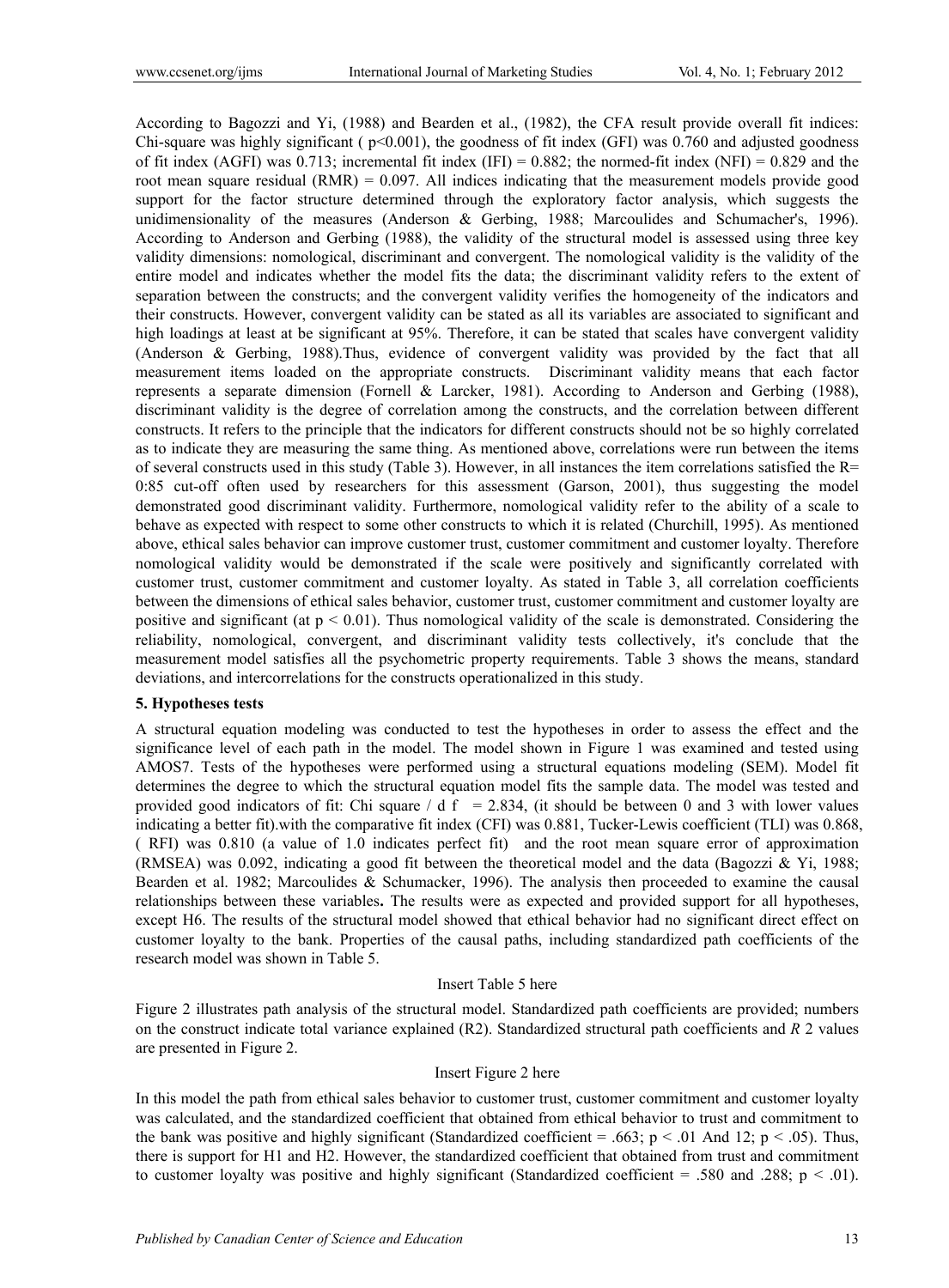Therefore, there is support for H4 and H5. As predicted by H3, the standardized coefficient that obtained from customer trust to customer commitment was also positive and highly significant (Standardized coefficient = .812; p < .01). Thus, there is support for H3. Unfortunately, the standardized coefficient from ethical behavior to customer loyalty was negative but non-significant  $(-134; p > 05)$ . Therefore, H6 not supported. That is to say, when trust and commitment was not considered, ethical behavior had a strong and direct effect on customer loyalty to the bank, otherwise if trust and commitment was included in the model, ethical behavior did increase customer loyalty to the bank; yet this effect was not direct, but mediated by trust and commitment. The effects of ethical sales behavior on customer loyalty, therefore flow only through customer trust in and customer commitment to the bank and highly significant (indirect standardized coefficient = .574; p < .01). Therefore H7 supported. The results concerning the testing of hypotheses are summarized in Table 6.

## Insert Table 6 here

As depicted in figure 2, coefficient of determination (R2) values show that, ethical sales behavior account for 44% of variance in customer trust; ethical sales behavior and customer trust, account for 80% of variance in customer commitment; ethical sales behavior, customer trust and customer commitment account for 58% of variance in customer loyalty. The results are depicted in Figure 2, which show a structural equation modeling. These results suggest that the model is a reasonable basis upon which to test the research hypotheses.

## **6. Discussion and implications**

## *6.1 Discussion*

The study provides a model that explains how banker's ethical sales behavior is able to generate higher customer loyalty. Therefore, the paper contributed to the ethical sales behavior - customer loyalty relationship literature by empirically validating the role of ethical sales behavior as perceived by the bank customer in developing customer loyalty through customer trust in and customer commitment to the bank. Consistent with previous study, ethical sales behavior was significant predictor of customer trust, customer commitment, and customer loyalty. Moreover, consistent with Chen and Mau (2009); Hansen and Riggle (2009); Roma`n and Ruiz's (2005) and Roma`n's (2003) study the ethical sales behavior positively affects customer trust. This means that when the ethical sales behavior is perceived to be high, the customer will have more trust in the bank. Likewise, different exploratory studies have shown that customer trust in the salesperson can be earned by the honest actions of sales representatives (Beatty et al. 1996), as well as low-pressure selling techniques (Strutton et al. 1996; Kennedy et al. 2001). According to Chen and Mau (2009), "if the customers think their salesperson's sales behaviors are ethical then they would tend to trust the salesperson as well as the company." The results also show that ethical sales behavior indeed plays a major role in affecting customer trust in and customer commitment to the bank as it has positive effects on customer trust and positive effects on customer commitment. However, the effect on customer trust is stronger than its effect on customer commitment. This result however is inconsistent with the finding of Hansen and Riggle (2009) study. They indicate that the relationship between ethical sales behavior and customer commitment to the salesperson is completely mediated by customer trust in the salesperson. They found that the effects of ethical sales behavior on buyer commitment to the salesperson flow only through buyer trust in the salesperson. Moreover, consistent with Hansen and Riggle (2009), Anderson and Narus (1990), Ganesan (1994), Garbarino and Johnson (1999), finding of this study indicate that, customer trust in the bank has positive effects on customer commitment to the bank. Finally, research analyses indicate that, both of customer trust and customer commitment make positive contributions to customer loyalty. Indeed, the effect of customer trust on customer loyalty is stronger than the effect of customer commitment. These results are in line with Chen and Mau (2009) and Reichheld and Schefter's (2000, p. 107) observation that 'to gain the loyalty of customers, you must first gain their trust'. Once there is customer trust, customer loyalty comes naturally. Customers who perceive the sales behavior to be ethical are more likely to trust the bank and therefore, hold commitment toward the bank. Consequently, customer who trust in the bank and hold commitment to the bank are in turn more likely to exhibit desirable behaviors i.e. more loyal. The finding of this study positions customer trust and customer commitment as the primary mechanism through which the beneficial effects of ethical sales behavior are realized, and supports those who have previously noted the critical role ethical sales behavior plays in facilitating a sense of trust and commitment on the part of the bank customer.

The study implies that banks must emphasize the importance of ethical behavior of individual bankers, and encourage behaviors that will increase customers' confidence in the bank. These findings are in line with the finding of Vegholm and Silver (2008) and Llewellyn (2005), who argues that it is important for financial institutions to set guidelines for individual bankers on how to act fairly, and to develop appropriate training and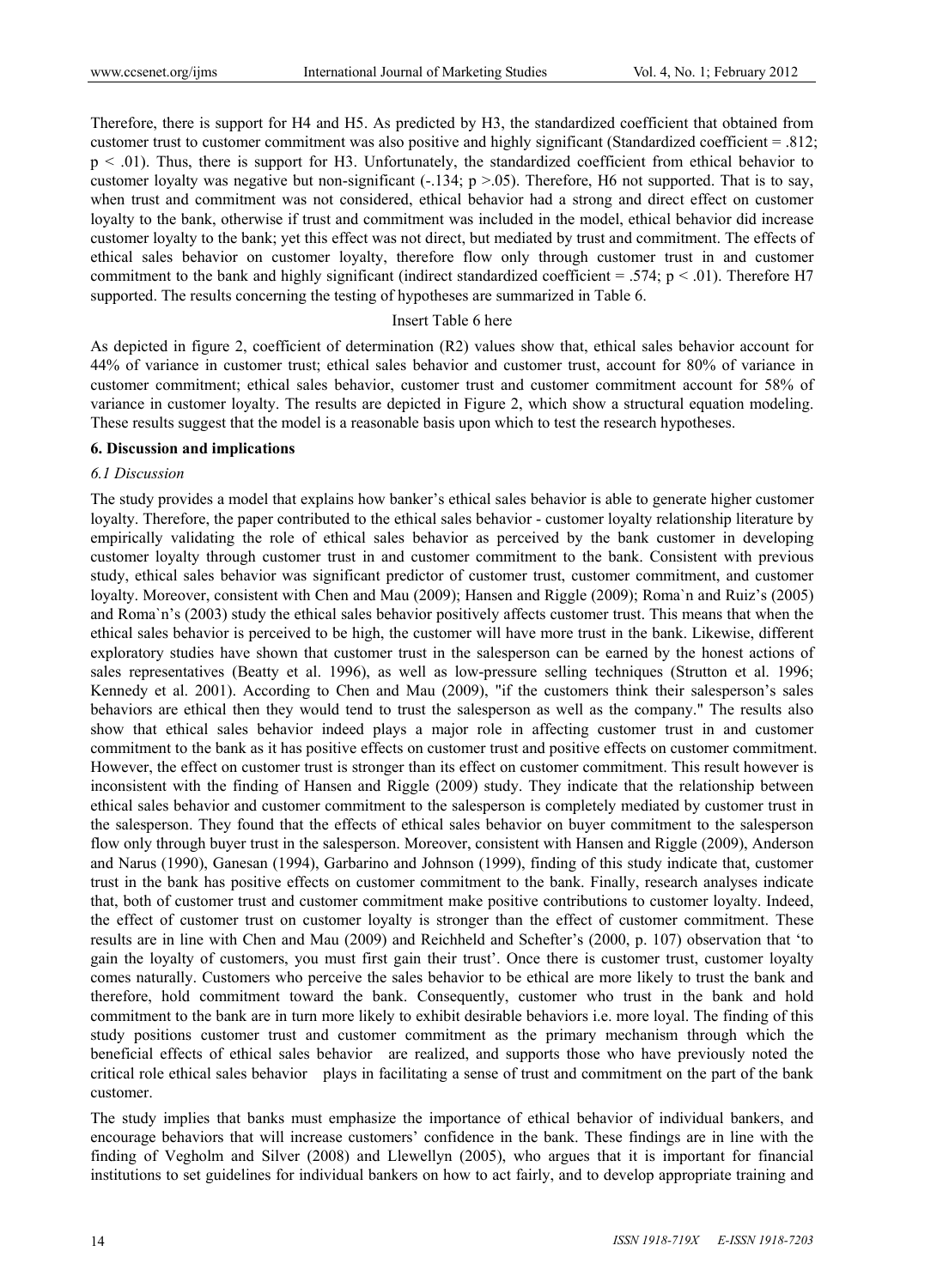reward mechanisms. The finding is also consistent with those of Seal (1998), who argues that a trustworthy organization starts by building confidence into its internal processes, through training and educating its own employees. Therefore, as argued by Llewellyn (2005) treating customers fairly is a major corporate issue about the responsibility of individual employee. Building upon Llewellyn's (2005) proposed model, the present study has shown that it is indeed in the best interest of financial institutions to strive for corporate fairness. Although this study finding partially replicates previous research (e.g., Hansen & Riggle, 2009; Chen & Mau, 2009; Roma´n, 2003; Vegholm & Silver, 2008; Roma´n & Munuera, 2005; Llewellyn, 2005; Lagace et al., 1991; Román & Ruiz 2005), but the other one represent new contributions to the research body. However, it is an attempt to occupy the gab in interrelationships that were uncovered between ethical sales behavior, relationship quality (customer trust and customer commitment) and customer loyalty. The study indicate that the effects of ethical sales behavior on customer loyalty is completely mediated by relationship quality i.e. customer trust and customer commitment.

#### *6.2 Managerial implications*

This research represents an important step in testing and understanding the dynamics of the relationship between ethical sales behavior and customer loyalty in banking industry. As such it contributes to the limited research exploring the mediating effect of customer trust and customer commitment in this relationship. Results show that perceived ethical behavior has a major impact on the development and maintenance of the customer-bank relationship. Results also reveal that customer trust and customer commitment are an important mediating determinants between the ethical sales behavior and customer loyalty in the bank industry. The managerial implications of study results are quite clear. Thus banks that value the critical importance of long term relationships with their customers, should achieve an environment where the potential for unethical behavior is at a minimum. From a managerial perspective, the ethical sales behavior is a vital determinant of customer trust and customer commitment, which in turn influences customer loyalty in the bank services. Therefore, for those banks wishing to establish a long-term relationship with their customers, how to encourage their employees to uphold ethics when making sales to customers is very important. Bank managers should emphasize that, unethical behavior in any way is not acceptable so long bank attempt to convey trust to their customers so as to build successful relationship with their customer. Studies indicate that an organization's ethical climate influences the ethics of its employees (Verbeke et al., 1996; Wimbush and Shepard 1994). Therefore, creating, implementing, monitoring, and enforcing new codes of ethics represents a positive first step in encouraging ethical salesperson behavior (e.g. Valentine and Barnett (2007) Roma´n & Munuera, 2005; Verbeke et al., 1996; Wimbush and Shepard 1994). Furthermore, the empirical results of this study strongly support the implementation of previous studies findings and suggestions which indicates that an organization's ethical climate influences the ethics of its employees. In addition to the results of Valentine (2009), study which imply that, ethics training, operating through ethical context can enhance perceptions that the organization has ethical standards**.** An emphasis on ethical behavior is therefore much more important than selling activities. It's critical for the survival of an organization in a highly competitive market. In other words, salespeople should be managed from an ethical standpoint so that positive long-term customer relationship can be established, and repeat purchases are encouraged from a loyal and established customer base.

#### **References**

Adamson, I., Chan, K-M., and Handford, D. (2003). Relationship marketing: customer commitment and trust as a strategy for the smaller Hong Kong corporate banking sector. *International Journal of Bank Marketing,* Vol. 21, No. 6/7, pp. 347-58. http://dx.doi.org/10.1108/02652320310498492

Alrubaiee, L., & Alkaa,ida, F. (2011). The mediating effect of Patient satisfaction in the Patients' perceptions of healthcare quality – Patient trust relationship. *International Journal of Marketing Studies,* Vol. 3, No. 1; February, 103-127.

Alrubaiee, L., & Al-Nazer, N. (2010). Investigate the Impact of Relationship Marketing Orientation on Customer Loyalty: The Customer's Perspective. *International Journal of Marketing Studies,* Vol. 2, No. 1; May, 155-174.

Amyx, D., Bhuian, S., J., Sharma, D., Loveland, E. (2008). Salesperson corporate Ethical values (SCEV) scale: Development and Assessment among salespeople. *Journal of Personal Selling & Sales Management,* vol. XXVIII, no. 4 (fall), pp. 387–401.

Anderson, J. C., & Narus, J. A. (1990). A model of distributor firm and manufacturer firm working partnerships. *Journal of Marketing,* 54, 42−58. http://dx.doi.org/10.2307/1252172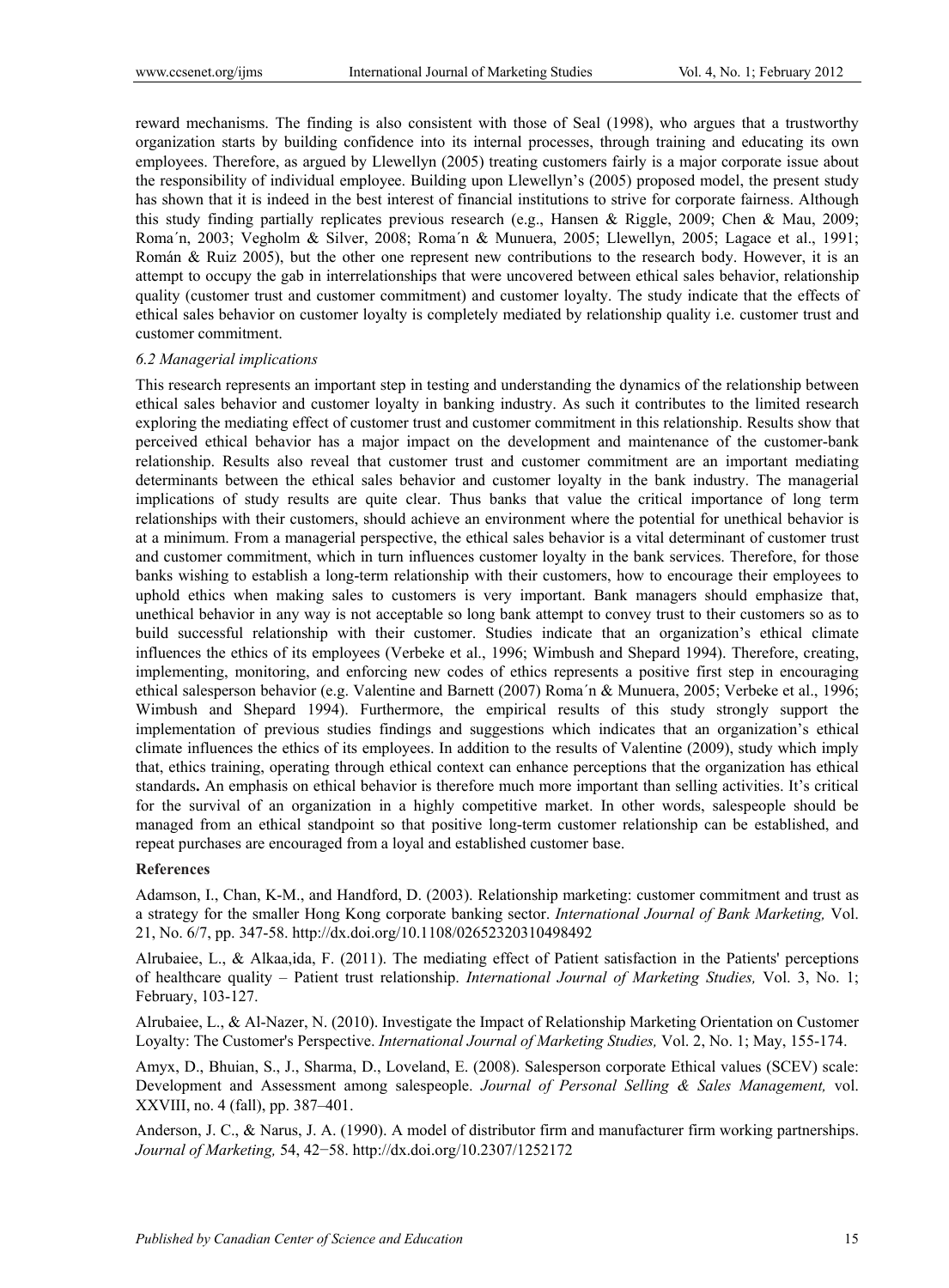Anderson, J.C., and Gerbing, D.W. (1988). Structural equation modeling in practice: a review and recommended two-step approach. *Psychological Bulletin,* Vol. 103, pp. 411-23. http://dx.doi.org/10.1037/0033-2909.103.3.411

Anderson, J.C., and Narus, J.A. (1998). Business Marketing: Understand What Customers Value. *Harvard Business Review,* 76 (6), 53–65.

Arnett, Dennis B., & Badrinarayanan, Vishag. (2005). Enhancing Customer – needs – driven CRM strategies: core selling teams, knowledge management competence, and relationship marketing competence. *Journal of Personal Selling & Sales Management,* 25(4), 329-343.

Bagozzi, R. P., and Youjae, Y. (1988). On the evaluation of structural equation models. *Journal of the Academy of Marketing Science*, 16, (1), 74 – 94. http://dx.doi.org/10.1007/BF02723327

Bearden, W.O., Sharma, S., and Teel, J.E. (1982). Sample size effects on chi-square and other statistics used in evaluating causal models. *Journal of Marketing Research,* Vol. 19, pp. 425-30. http://dx.doi.org/10.2307/3151716

Beatty, S.E., Mayer, M., Coleman, J.E., Reynolds, K.E., and Lee (1996). Customer-Sales Associate Retail Relationships. *Journal of Retailing,* 72, 3, pp.223-247. http://dx.doi.org/10.1016/S0022-4359(96)90028-7

Berry, L. L. (1995). Relationship marketing of services — growing interest, emerging perspective. *Journal of the Academy of Marketing Science,* 23(4), 236−245. http://dx.doi.org/10.1177/009207039502300402

Berry, L.L. (1983). Relationship marketing. In L.L. Berry, G.L. Shostack,&G.D. Upah (Eds.), *Emerging perspectives on services marketing* (pp. 25–28). Chicago: American Marketing Association.

Bitner, Mary Jo. (1990). Evaluating Service Encounters: The Effects of Physical Surroundings and Employee Responses. *Journal of Marketing*, 54, (2) (April) 69-82. http://dx.doi.org/10.2307/1251871

Bonnin,G., Segard,O., and Vialle, P. (2005). Relationship marketing and Innovation: The case of the Launch of Wireless local loop telecommunication services in France. *Journal of Services Research,* Special Issue (December), 149-171.

Burnett, .M., Pettijohn, C., and Keith, N. (2008). A Comparison of the Ethical Perceptions prospective personal selling and advertising employees. *The Marketing Management Journal,* 18, 1, 77- 83.

Cater, B., & Zabkar, V. (2008). Antecedents and consequences of commitment in marketing research services: The client's Perspective. *Industrial Marketing Management.* http://dx.doi.org/10.1016/j.indmarman.2007.10.004

Charles H. Schwepker, Jr., & David J. Good (2007b). Sales Management's Influence on Employment and Training in Developing an Ethical Sales Force. *Journal of Personal Selling & Sales Management,* 27, 4 (Fall), 327–341.

Chen, Mei-Fang and Mau, Liang-Hung (2009). The impacts of ethical sales behaviour on customer loyalty in the life insurance industry. *The Service Industries Journal,* Vol. 29, No. 1, January, 59–74. http://dx.doi.org/10.1080/02642060802116339

Churchill, G. A. Jr. (1995). *Marketing Research Methodological Foundations* (6th Ed.). Dryden Press, Fort Worth, TX.

Cooper, R.W., & Frank, G.L. (2002). Ethical challenges in the two main segments of the insurance industry: Key considerations in the evolving financial services marketplace. *Journal of Business Ethics*, 36(1/2), 5–20. http://dx.doi.org/10.1023/A:1014235908833

Coote, L. V., Forrest, E. J., & Tam, T.W. (2003). An investigation into commitment in non- Western industrial marketing relationships. *Industrial Marketing Management,* 32, 595−604. http://dx.doi.org/10.1016/S0019-8501(03)00017-8

Crosby, L.A., Evans, K.R., & Cowles, D. (1990). Relationship quality in services selling: An interpersonal influence perspective. *Journal of Marketing,* 54(3), 68–81. http://dx.doi.org/10.2307/1251817

Dawson, Leslie M. (1997). Ethical Differences between Men and Women in the Sales Profession. *Journal of Business Ethics*, Vol. 16, pp. 1143-1152. http://dx.doi.org/10.1023/A:1005721916646

De Wulf, K., Gaby Odekerken-Schröder and Iacobucci, D. (2001). Investments in Consumer Relationships: A Cross-Country and Cross-Industry Exploration. *Journal of Marketing*, 65, (4) (October), 33–50. http://dx.doi.org/10.1509/jmkg.65.4.33.18386

Dibb, S., and Meadows, M. (2001). The Application of a Relationship Marketing Perspective in Retail Banking. *The Services Industries Journal,* 21, 1, pp.169-194. http://dx.doi.org/10.1080/714005011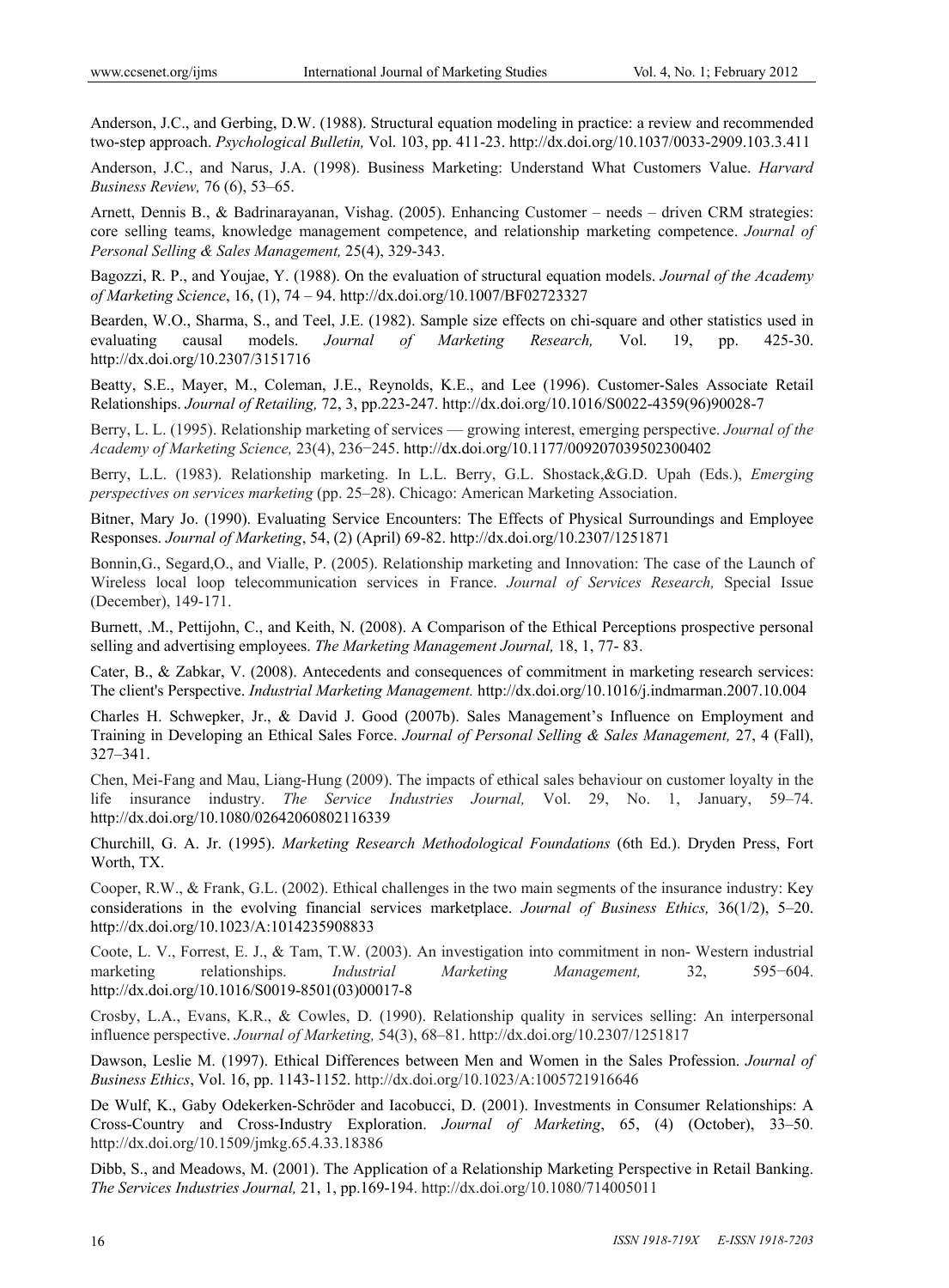Dick, A.S., and Basu, K. (1994). Customer loyalty: Toward an integrated conceptual framework. *Journal of the Academy of Marketing Science,* 22(2), 99-113. http://dx.doi.org/10.1177/0092070394222001

Doney, P.M., & Cannon, J.P. (1997). An examination of the nature of trust in buyer–seller relationships. *Journal of Marketing,* 61(2), 35–51. http://dx.doi.org/10.2307/1251829

Dorsch, M. J., Swanson, S.R., and Kelley, S.W. (1998). The role of relationship quality in the stratification of vendors as perceived by customers. *Journal of Academy Marketing Science,* Vol 26 (Spring), 128 - 142. http://dx.doi.org/10.1177/0092070398262004

Dubinsky, Alan J., and Michael Levy. (1985). Ethics in Retailing: Perceptions of Retail Salespeople. *Journal of the Academy of Marketing Science*, Vol. 13 (No. 1), pp. 1-16. http://dx.doi.org/10.1007/BF02729702

Dubinsky, Alan J., Marvin A. Jolson, Ronald E. Michaels, Masaaki Kotabe and Chae Un Lim. (1992). Ethical Perceptions of Field Sales Personnel: An Empirical Assessment. *Journal of Personal Selling and Sales Management*, Vol. XII (Fall), pp. 9-21.

Dunfee, T.W., and Gunther, R. (1999). Ethical Issues in Financial Services. *Business and Society Review,* 104, pp.5-10. http://dx.doi.org/10.1111/0045-3609.00032

Dunfee, Thomas W., N. Craig Smith, and William T. Ross. (1999). Social contracts and marketing ethics. *Journal of Marketing,* 63 (3), 14–32. http://dx.doi.org/10.2307/1251773

Dwyer, F.R., Schurr, P.H., and Oh, S. (1987). Developing buyer – seller relationship. *Journal of Marketing,* Vol. 51, pp. 11-27. http://dx.doi.org/10.2307/1251126

Eisingerich, Andreas B., and Bell, Simon J. (2007). Maintaining customer relationships in high credence services. *Journal of Services Marketing,* 21 (4), 253-262. http://dx.doi.org/10.1108/08876040710758559

Ferna´ndez-Laviada, A. (2007). Internal audit function role in operational risk management. *Journal of Financial Regulation and Compliance,* Vol. 15, No. 2, pp. 143-55. http://dx.doi.org/10.1108/13581980710744039

Ferrell, Mark W. Johnston, and Linda Ferrell. (2007). A framework for personal selling and sales management ethical decision making. *Journal of Personal Selling & Sales Management,* vol. XXVII, 4 (fall), pp. 291–299.

Fornell, C., and Larcker, D. (1981). Evaluating Structural Equation Models with Unobservable Variables and Measurement Error. *Journal of Marketing Research*, 18 (February), 39-50. http://dx.doi.org/10.2307/3151312

Fornell, Claes. (1992). A National Customer Satisfaction Barometer: The Swedish Experience*. Journal of Marketing*, 56, (1) (Jan.), 6-21. http://dx.doi.org/10.2307/1252129

Futrell, C.M. (2002). *Fundamentals of selling: Customers for life* (7th ed.). New York: McGraw-Hill.

Ganesan, S. (1994, April). Determinants of long-term orientation in buyer–seller relationships. *Journal of Marketing,* 58, 1−19. http://dx.doi.org/10.2307/1252265

Garbarino, E., & Johnson, M. (1999). The different roles of satisfaction, trust and commitment in customer relationships. *Journal of Marketing,* 63(2), 70–87. http://dx.doi.org/10.2307/1251946

Goff, B.G., Boles, J.S., Bellenger, D.N., and Stojack, C. (1997). The Influence of Salesperson Selling Behaviors on Customer Satisfaction with Products. *Journal of Retailing,* 73, 2, pp.171-183. http://dx.doi.org/10.1016/S0022-4359(97)90002-6

Gruen, T.W., Summers, J.O., and Acito, F. (2000). Relationship marketing activities, commitment, an membership behaviors in professional associations. *Journal of Marketing*, 64 (3) (July), 34–49. http://dx.doi.org/10.1509/jmkg.64.3.34.18030

Grunbichler, A., and Darlap, P. (2003). Integration of EU financial markets supervision: harmonization or unification? *Journal of Financial Regulation and Compliance,* Vol. 12, No. 1, pp. 36-44. http://dx.doi.org/10.1108/13581980410810669

Hair, J.F. Jr, Anderson, R.E., Tatham, R.L., and Black, W.C. (1998). *Multivariate Data Analysis* (5<sup>th</sup> ed.). Prentice-Hall International, Englewood Cliffs, NJ.

Hall, M.A. (2005). The importance of trust for ethics, law and public policy. *Cambridge Quarterly of Healthcare Ethics,* Vol. 14, No. 2, pp. 156-67. http://dx.doi.org/10.1017/S096318010505019X

Hansen, John D., and Riggle, Robert J. (2009). Ethical salesperson behaviour in sales relationships. *Journal of Personal Selling & Sales Management,* vol. XXIX, no. 2 (spring), pp. 151–166.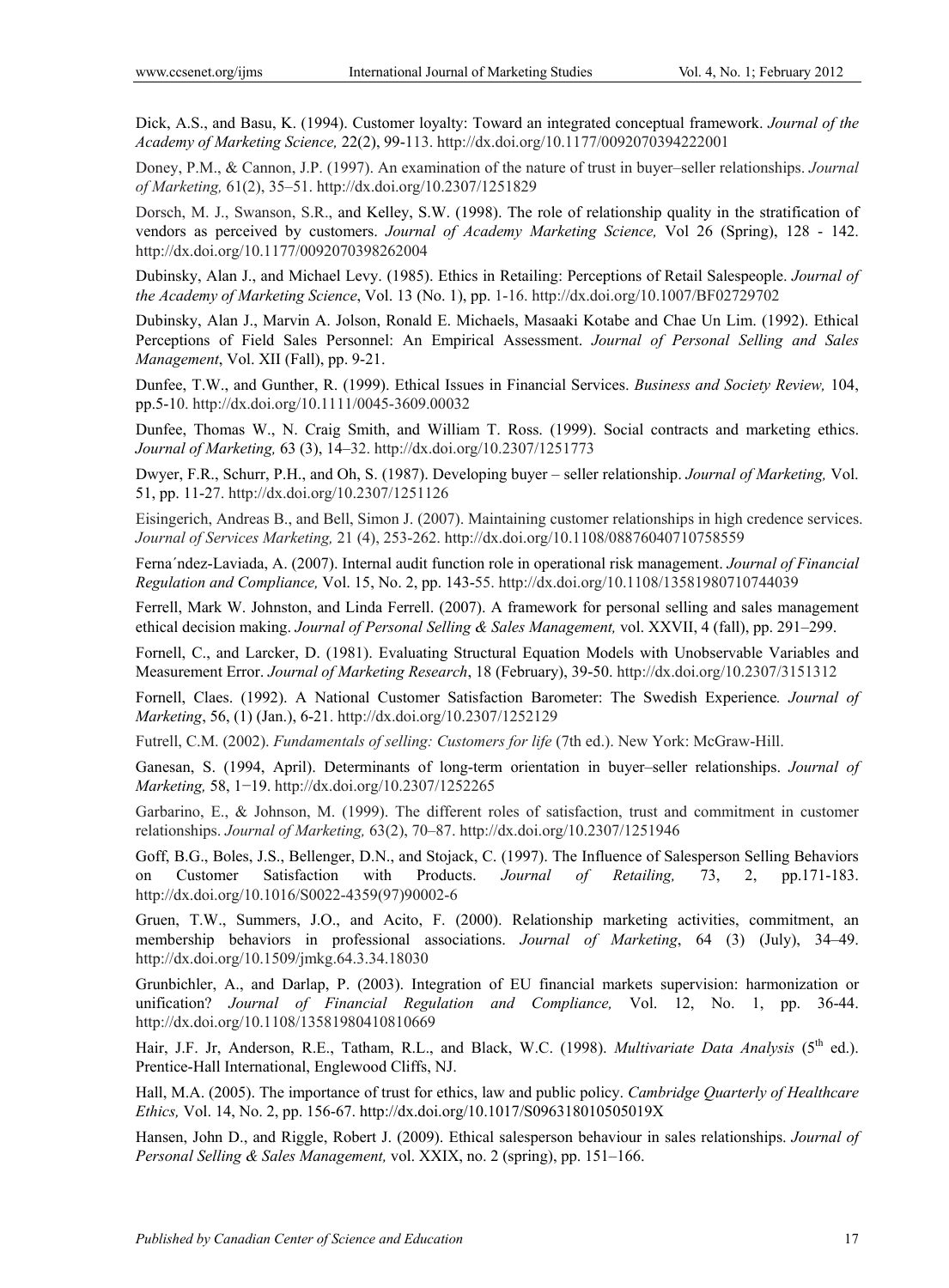Hasan, M.R., and Severiens, J.T. (2001). The European Central Bank: the search for credibility. *Managerial Finance,* Vol. 27, No. 9, pp. 12-20. http://dx.doi.org/10.1108/03074350110767376

Hennig-Thurau, Thorsten and Klee, Alexander (1997). The Impact of Customer Satisfaction and Relationship Quality on Customer Retention: A Critical Reassessment and Model Development. *Psychology & Marketing,*  Vol. 14(8), 737–764. http://dx.doi.org/10.1002/(SICI)1520-6793(199712)14:8<737::AID-MAR2>3.0.CO;2-F

Holden, R.K. (1990). An exploratory study of trust in buyer–seller relationships. Dissertation, University Microfilms International, Ann Arbor, MI.

Howe, V., Hoffman, K.D., and Hardigree, D.W. (1994). The Relationship between Ethical and Customer-Oriented Service Provider Behaviors. *Journal of Business Ethics,* 13, July, pp.497-506. http://dx.doi.org/10.1007/BF00881295

Hunt, Shelby D., Dennis B. Arnett and Sreedhar Madhavaram (2005). The Explanatory Foundations of Relationship Marketing Theory. *Journal of Business & Industrial Marketing,* forthcoming.

Hunt, Van R. Wood and Lawrence B. Chonko (1989). Corporate Ethical Values and Organizational Commitment in Marketing. *Journal of Marketing,* 53 (3), 79–90. http://dx.doi.org/10.2307/1251344

Johnson, William C., Norapol Chinuntdej and Art Weinstein (1999). Creating value through customer and supplier relationships. Damien McLoughlin, Conor Horan, Proceedings of The 15th Annual IMP Conference, Dublin.

Kaiser, C. P. (1996). Individual, social, and economic determinants of employee absence: An integrative analysis. *The Journal of Business and Economic Studies,* 3(2), 1−21.

Karande, Kiran, Ha, Jungbok and Singhapakdi, Anusorn (2008). The role of contextual factors in relationship commitment of buyers to foreign suppliers: A survey of Korean importers. *Industrial Marketing Management,*  37, 856–862. http://dx.doi.org/10.1016/j.indmarman.2008.01.010

Kennedy, M.S., Ferrell, L.K., and Leclair, D.T. (2001). Consumers' Trust of Salesperson and Manufacturer: An Empirical Study. *Journal of Business Research,* 51, pp.73-86. http://dx.doi.org/10.1016/S0148-2963(99)00039-9

Kim, K., & Frazier, G. L. (1997). Measurement of distributor commitment in industrial channels of distribution. *Journal of Business Research,* 40(2), 139−154. http://dx.doi.org/10.1016/S0148-2963(96)00284-6

Kingshott, R. P. J. (2006). The impact of psychological contracts upon trust and commitment within supplier–buyer relationships: A social exchange view. *Industrial Marketing Management,* 35(6), 724−739. http://dx.doi.org/10.1016/j.indmarman.2005.06.006

Laczniak, Gene R. (1999). Distributed justice, Catholic social teaching, and the moral responsibility of marketers. *Journal of Public Policy and Marketing,* 18 (2), 125–29.

Lagace, R.R., Dahlstrom, R., and Gassenheimer, J.B. (1991). The relevance of ethical salesperson behavior on relationship quality: the pharmaceutical industry. *Journal of Personal Selling & Sales Management,* Vol. 11, pp. 39-47.

Lam, R., and Burton, S. (2006). SME banking loyalty (and disloyalty): a qualitative study in Hong Kong. *International Journal of Bank Marketing,* Vol. 24, No. 1, pp. 37. http://dx.doi.org/10.1108/02652320610642335

Lamb, R.B. (1999). Ethics in Financial Services. *Business and Society Review,* 104, pp.13-17. http://dx.doi.org/10.1111/0045-3609.00033

Lassar, M., Manolis, C., and Winsor, R.D. (2000). Service quality perspectives and satisfaction in private banking. *International Journal of Bank Marketing,* Vol. 18, No. 4, pp. 181-99. http://dx.doi.org/10.1108/02652320010349067

Lawrence, Chonko B., Thomas R. Wotruba and Terry W. Low. (2002). Direct selling ethics at the top: An industry audit and status report. *Journal of Personal Selling and Sales Management,* 22 (2), 87–95.

Lemon, K.N., White, T.B., and Winer, R.S. (2002). Dynamic customer relationship management: incorporating future considerations into the service retention decision. *Journal of Marketing,* Vol. 66, pp. 1-14. http://dx.doi.org/10.1509/jmkg.66.1.1.18447

Levesque, T., and McDougall, G.H.G. (1996). Determinants of customer satisfaction in retail banking. *International Journal of Bank Marketing,* Vol. 14, No. 7, pp. 12-20. http://dx.doi.org/10.1108/02652329610151340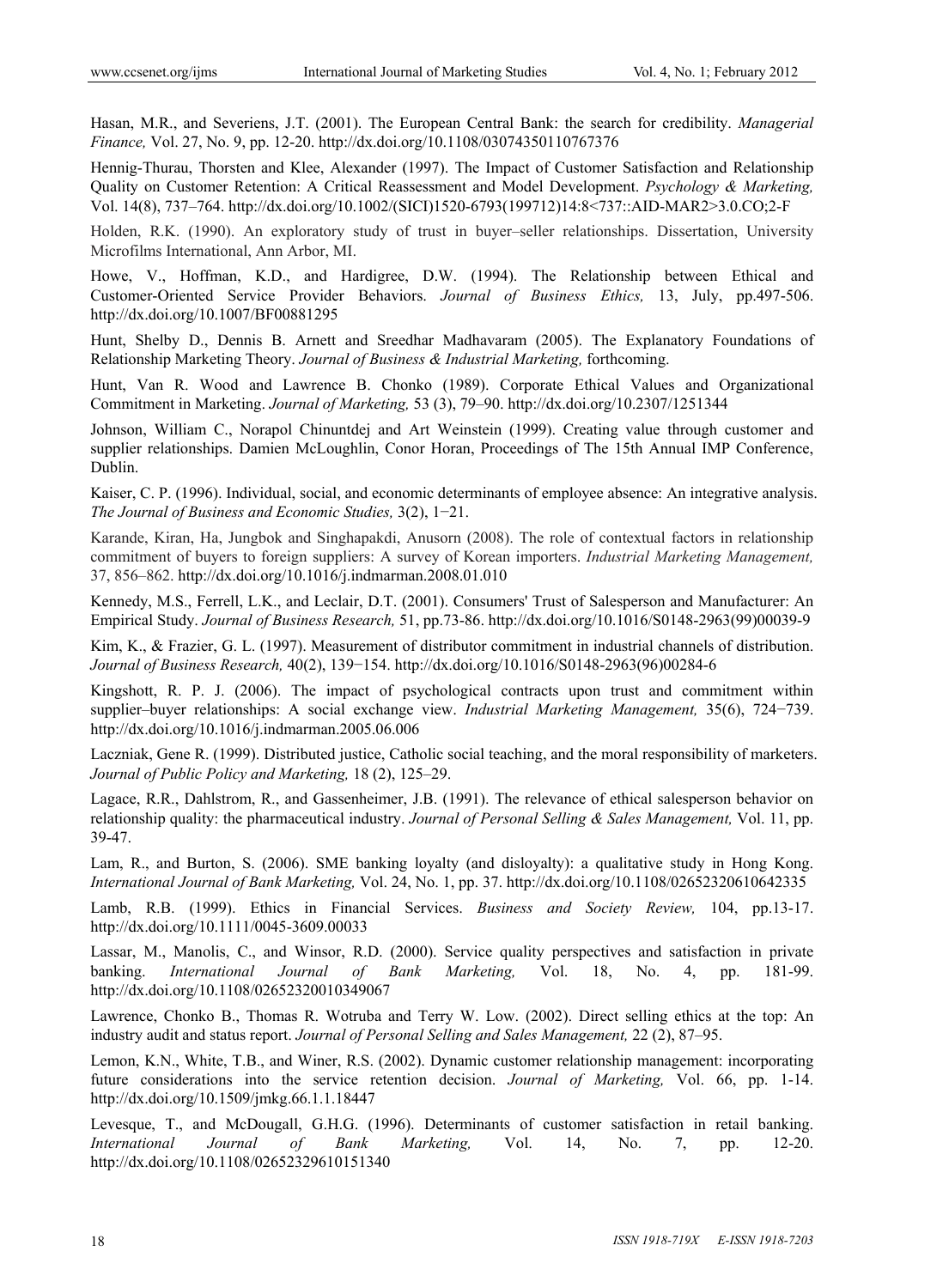Liljander, V., and Mattson, J. (2002). Impact of Customer Pre consumption Mood on the Evaluation of Employee Behavior in Service Encounters. *Psychology and Marketing,* 19, pp.837-860. http://dx.doi.org/10.1002/mar.10040

Yi Liu, Yuan Li, Lei Tao and Ying Wang (2008). Relationship stability, trust and relational risk in marketing channels: Evidence from China. *Industrial Marketing Management,* 37, 432–446. http://dx.doi.org/10.1016/j.indmarman.2007.04.001

Llewellyn, D.T. (2005). Trust and confidence in financial services: a strategic challenge. *Journal of Financial Regulation and Compliance,* Vol. 13 No. 4, p. 333. http://dx.doi.org/10.1108/EUM0000000007304

Lund, Daulatram. (2000). An empirical examination of marketing professionals' ethical behavior in differing situations. *Journal of Business Ethics,* 24, 331–42. http://dx.doi.org/10.1023/A:1006005823045

Madill, J.J., Feeney, L., Riding, A., and Haines, G.H. Jr. (2002). Determinants of SME owners' atisfaction with their banking relationship: a Canadian study. *International Journal of Bank Marketing,* Vol. 20, No. 2, pp. 86-98. http://dx.doi.org/10.1108/02652320210419698

Mantel, Susan Powell (2005). Choice or perception: How affect influences choices among salespeople. *Journal of Personal Selling & Sales Management,* Vol. XXV, No. 1, (Winter 2005), pp. 43–55.

Marcoulides, G.A., & Schumacker, R.E. (1996). *Advanced structural equation modeling.* Mahwah, NJ: Erlbaum.

Masciandro, D., Nieto, M.J., and Prast, H. (2007). Who pays for banking supervision? Principles and trends. *Journal of Financial Regulation and Compliance,* Vol. 15, No. 3, pp. 303-26. http://dx.doi.org/10.1108/13581980710762291

Matthew T. Seevers, Steven J. Skinner and Scott W. Kelley (2007). A social network perspective on sales force ethics. *Journal of Personal Selling & Sales Management,* Vol. XXVII, No. 4, (Fall 2007), pp. 341–353. http://dx.doi.org/10.2753/PSS0885-3134270405

Mishra, Karen E., and Li, Cong. (2008). Relationship Marketing in Fortune 500 U.S. and Chinese Web Sites. *Journal of Relationship Marke*ting, 7 (1), 29-43. http://dx.doi.org/10.1080/15332660802067882

Morgan, R.M., and Hunt, S.D. (1994). The commitment – trust theory of relationship marketing. *Journal of Marketing,* Vol. 58(3), pp. 20-38. http://dx.doi.org/10.2307/1252308

Narayandas, D., & Rangan, V. (2004). Building and sustaining buyer–seller relationships in mature industrial markets. *Journal of Marketing,* 68(3), 63−77. http://dx.doi.org/10.1509/jmkg.68.3.63.34772

Newell, Frederick (1997). *The New Rules of Marketing: How to Use One-to-One Relationship Marketing to be the Leader in your Industry.* MC Graw- Hill, New York.

Nill, Alexander and Schibrowsky, John A. (2007). Research on Marketing Ethics: A Systematic Review of the Literature. *Journal of Macro marketing*, 27, 256-273. http://dx.doi.org/10.1177/0276146707304733

Nunnally, J.C. (1978). *Psychometric theory* (2nd ed.). New York: McGraw Hill.

Oliver, R.L. (1999). Whence Consumer Loyalty. *Journal of Marketing,* Vol. 63, No. 4 (special issue), pp. 33-44.

Palmatier, Robert W., Dant, Rajiv P., Grewal, Dhruv & Evans, Kenneth R. (2006). Factors Influencing the Effectiveness of Relationship Marketing: A Meta-Analysis. *Journal of Marketing*, 70 (4) (October), 136–53. http://dx.doi.org/10.1509/jmkg.70.4.136

Palmatier, Robert W., Lisa K. Scheer and Jan-Benedict E.M. Steenkamp (2007). Customer Loyalty to Whom? Managing the Benefits and Risks of Salesperson-Owned Loyalty. *Journal of Marketing Research,* 44 (2), 185–199. http://dx.doi.org/10.1509/jmkr.44.2.185

Pressey, A.D., and Mathews, B.P. (2000). Barriers to relationship marketing in consumer retailing. *Journal of Services Marketing,* Vol.14, No.1, pp. 37-52.

Prim, I. (2004). Relationship Marketing of Services: An analysis of service quality and service encounters through relations norms. [Online] Available: http://www.dmsp.Dauphine.fr/DMPS/cahiers/CR270.pdf.

Reddy, S.K., and Czepiel, J.A. (1999). Measuring and Modeling the Effects of Long-Term Buyer-Seller Relationships in Corporate Financial Services Markets. *Journal of Business Research,* 46, pp.235-244. http://dx.doi.org/10.1016/S0148-2963(98)00038-1

Reichheld, Frederick F., and Phil Schefter (2000). E-Loyalty, Your Secret Weapon on the Web. *Harvard Business Review,* 78 (4), 105–113.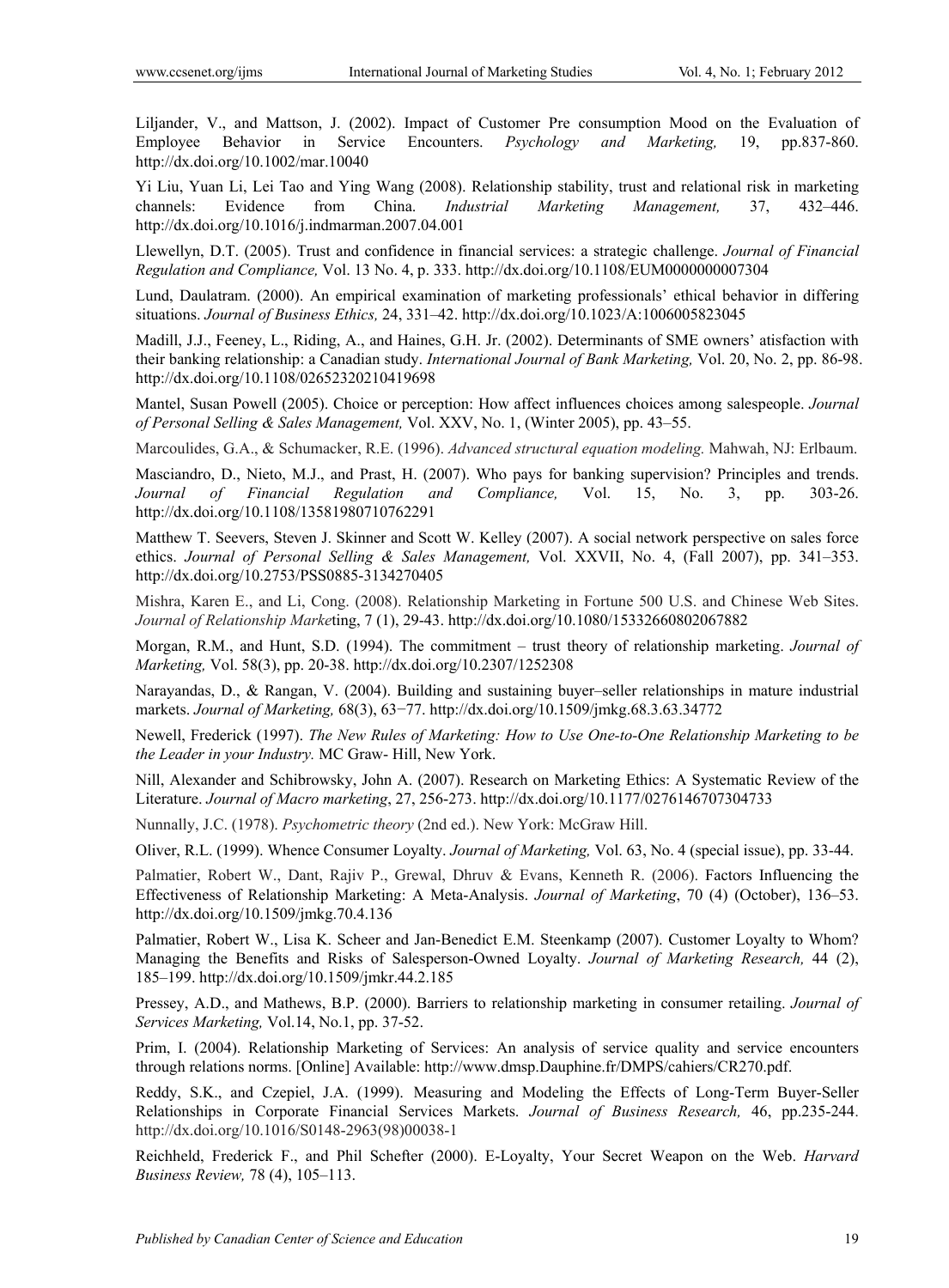Reynolds, K.F., and Beatty, S.E. (1999). Customer Benefits and Company Consequences of Customer-Salesperson Relationships in Retailing. *Journal of Retailing,* 75, 1, pp.11-32. http://dx.doi.org/10.1016/S0022-4359(99)80002-5

Román, Sergio (2003). The Impact of Ethical Sales Behaviour on Customer Satisfaction, Trust and Loyalty to the Company: An Empirical Study in the Financial Services Industry. *Journal of Marketing Management,* 19 (9–10), 915–939.

Sanzo, M.J., Santos, M.L.,Vazquez, R., and Alvarez, L. (2003). The Role Market Orientation In Business Dynamic Relationships: Testing an Integrator Model. *Journal of marketing Management,* 19, 73-107. http://dx.doi.org/10.1362/026725703763771971

Schwepker, Charles H. Jr., and David J. Good (2004). Marketing Control and Sales force Customer Orientation. *Journal of Personal Selling & Sales Management*, 24 (Summer), 167-79.

Schwepker, Charles H. Jr., and David J. Good (2007a**).** Exploring Sales Manager Quota Failure FROM AN ETHICAL PERSPECTIVE**.** *The Marketing Management Journal,* Volume 17, Issue 2, Pages 156-168**.**

Schwepker, Charles H., Jr., and David J. Good (2005). Marketing Control and Sales Force Customer Orientation. *Journal of Personal Selling & Sales Management,* 23, 3 (Summer), 167–179.

Seal, W.B. (1998). Relational banking and the management of organizational trust. *International Journal of Bank Marketing,* Vol. 16 No. 3, pp. 102-7. http://dx.doi.org/10.1108/02652329810213457

Selnes, F. (1998). Antecedents and Consequences of Trust and Satisfaction in Buyer-Seller Relationships. *European Journal of Marketing,* 32, 3/4, pp.305-322. http://dx.doi.org/10.1108/03090569810204580

Sergio Román & José Luis Munuera (2005). Determinants and Consequences of Ethical Behaviour: An Empirical Study of Salespeople. *European Journal of Marketing,* 39 (5–6), 473–495. http://dx.doi.org/10.1108/03090560510590674

Sergio Roman and Salvador Ruiz (2005). Relationship Outcomes of Perceived Ethical Sales Behavior: The Customer's Perspective. *Journal of Business Research,* 58 (4), 439–445. http://dx.doi.org/10.1016/j.jbusres.2003.07.002

Sharma, N., and P.G. Patterson (2000). Switching Costs, Alternative Attractiveness and Experience as Moderators of Relationship Commitment in Professional, Consumer Services. *International Journal of Service Industry Management,* 11 (November) 470–490. http://dx.doi.org/10.1108/09564230010360182

Sin. Leo Y.M., Tse, Alan C.B., Yau, Oliver H.M., Lee, Jenny S.Y. (2002). The effect of relationship marketing orientation on business performance in a service- oriented economy. *Journal of Services Marketing,* Vol. 16, No. 7, pp. 656-676.

Sirdeshmukh, D., Singh, J., & Sabol, B. (2002). Consumer trust, value, and loyalty in relational exchanges. *Journal of Marketing,* 66(1), 15–37. http://dx.doi.org/10.1509/jmkg.66.1.15.18449

Sparks, John R., and Mark Johlke (1996). Factors Influencing Student Perceptions of Unethical Behavior by Personal Salespeople: An Experimental Investigation. *Journal of Business Ethics*, Vol. 15, pp. 871-887. http://dx.doi.org/10.1007/BF00381855

Stanko, M., Bonner, J., Calantone, R. (2007). Building commitment in buyer–seller relationships: A tie strength perspective, *Industrial Marketing Management,* 36 (2007), 1094–1103. http://dx.doi.org/10.1016/j.indmarman.2006.10.001

Strout, Erin (2002). To Tell the Truth. *Sales and Marketing Management,* 154 (July), 40-47.

Strutton, D., Pelton, L. E., and Tanner, J. F. Jr. (1996). Shall We Gather in the Garden: The effect of Ingratiatory Behaviours on Buyer Trust in Salespeople. *Industrial Marketing Management,* 25, pp.151. http://dx.doi.org/10.1016/0019-8501(95)00074-7

Swan, J.E., Bowers, M.R., and Richardson, L.D. (1999). Customer Trust in the Salesperson: An Integrative Review and Meta-Analysis Of The Empirical Literature. *Journal of Business Research,* 44, 2, pp.93-10. http://dx.doi.org/10.1016/S0148-2963(97)00244-0

Takala, T., and O. Uusitalo. (1996). An Alternative View of Relationship Marketing: A Framework for Ethical Analysis. *European Journal of Marketing,* 30(2), 45–60. http://dx.doi.org/10.1108/03090569610106644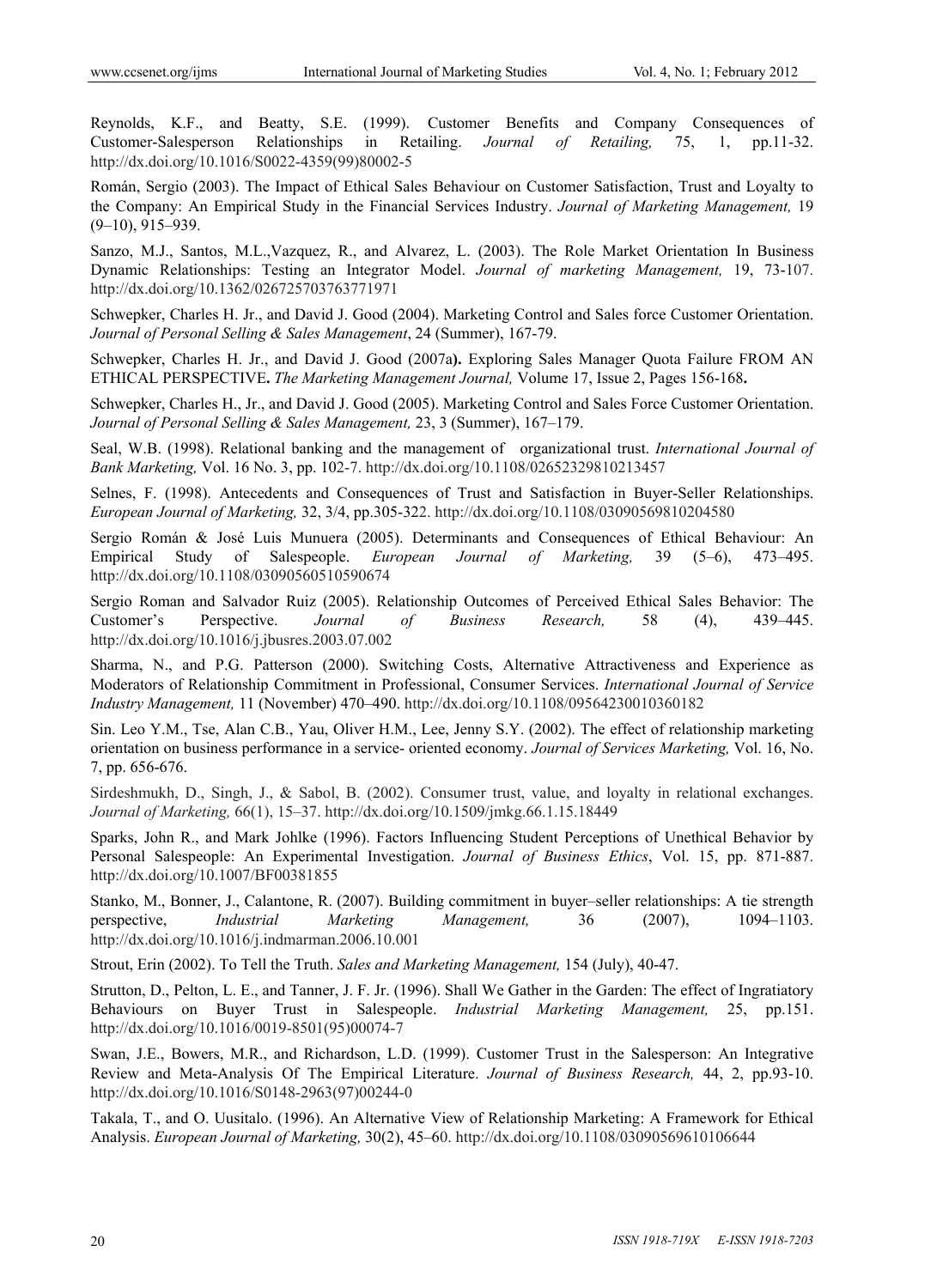Valentine, Sean (2009). Ethics training, ethical context, and sales and marketing professionals satisfaction with supervisors and coworkers. *Journal of Personal Selling & Sales Management,* Vol. XXIX, No. 3 (summer), pp. 227–242.

Valentine, Sean and Tim Barnett (2007). Perceived Organizational Ethics and the Ethical Decisions of Sales and Marketing Personnel. *Journal of Personal Selling & Sales Management,* 27, 4 (Fall), 373–388.

Vegholm, Fatima and Silver, Lars (2008). The impact of corporate fairness on the bank-SME relationship. *Journal of Financial Regulation and Compliance,* Vol. 16 No. 4, 2008 pp. 352-364. http://dx.doi.org/10.1108/13581980810918413

Veloutsou, C., Saren, M., and Tzokas, N. (2002). Relationship Marketing: What If...? *European Journal of Marketing,* 36(4), 433–449. http://dx.doi.org/10.1108/03090560210417255

Verbeke, W., Ouwerkerk, C., and Peelen, E. (1996). Exploring the contextual and individual factors on ethical decision making of salespeople. *Journal of Business Ethics,* Vol. 15, pp. 1175-87. http://dx.doi.org/10.1007/BF00412816

Walter, Achim, Thomas Ritter, and Hans Georg Gemünden (1999). Value-creating Functions of Customer Relationships from a Supplier's Perspective: Theoretical Considerations and Empirical Results, working paper.

Wang, C.L., Siu, N., and Barnes, B. (2008). The significance of trust and renqing in the long-term orientation of Chinese business-to-business relationships. *Industrial Marketing Management,* 37 (2008), 819–824. http://dx.doi.org/10.1016/j.indmarman.2008.01.008

Weeks, Loe, Chonko, Martinez, and Wakefield (2006). Cognitive moral development and the impact of perceived organizational ethical climate on the search for sales force excellence: A cross-cultural study. *Journal of Personal Selling & Sales Management,* vol. XXVI, no. 2 (spring 2006), pp. 205–217.

Weeks, William A., Terry W. Loe, Lawrence B. Chonko, and Kirk Wakefield (2004). The Effect of Perceived Ethical Climate on the Search for Sales Force Excellence. *Journal of Personal Selling & Sales Management,* 24, 3 (Summer), 199–214.

Wetzels, M., De Ruyter, K., & Van Birgelen, M. (1998). Marketing service relationships: The role of commitment. *Journal of Business & Industrial Marketing,* 13(4/5), 406-423. http://dx.doi.org/10.1108/08858629810226708

Wilson, D.T. (1995). An integrated model of buyer – seller relationships. *Journal of the Academy of Marketing Science,* Vol. 23, No. 4, pp. 335-45. http://dx.doi.org/10.1177/009207039502300414

Wimbush, J.C., and J.M. Shepard (1994). Toward Understanding of Ethical Climate: Its Relationship to Ethical Behavior and Supervisory Influence. *Journal of Business Ethics,* 13 (August), 637–647. http://dx.doi.org/10.1007/BF00871811

Wimbush, James C., Jon M. Shepard, and Steven E. Markham (1997). An Empirical Examination of the Relationship Between Ethical Climate and Ethical Behavior from Multiple Levels of Analysis. *Journal of Business Ethics,* 16 (16), 1705–1716. http://dx.doi.org/10.1023/A:1017952221572

Wray, B., Palmer, A., & Bejou, D. (1994). Using neural network analysis to evaluate buyer–seller relationships. *European Journal of Marketing,* 28(10), 32–48. http://dx.doi.org/10.1108/03090569410075777

Yim, Chi Kin (Bennett), TSE, David K., & Chan, Kimmy Wa (2008). Strengthening Customer Loyalty Through Intimacy and Passion: Roles of Customer – firm Affection and Customer – Staff Relationships in Services. *Journal of Marketing Research,* 45 (December), 741- 756. http://dx.doi.org/10.1509/jmkr.45.6.741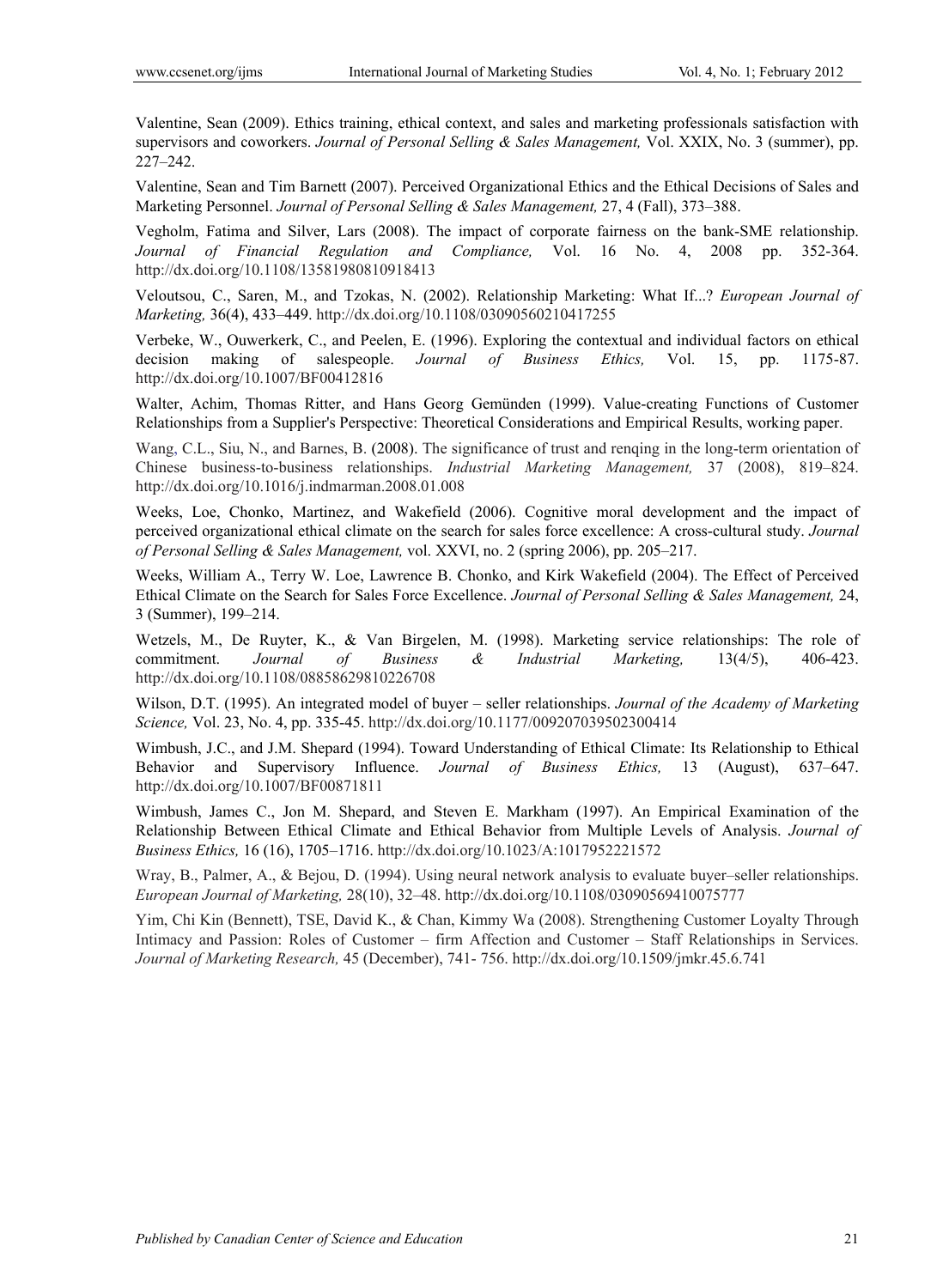Table 1. Cronbach's alpha coefficient of study variables

| No.            | Dimension                          | Items Number | Coefficient |
|----------------|------------------------------------|--------------|-------------|
|                | Ethical sales behavior             |              | 0.865       |
| 2              | Customer trust in the sales person |              | 0.931       |
| 3              | <b>Customer Commitment</b>         |              | 0.898       |
| 4              | Customer loyalty                   | h            | 0.942       |
| All Dimensions |                                    | 26           | 0.960       |

# Table 2. Construct measurement summary

| <b>Statements</b>                                                                                                  | Factor loading | Variance<br>Explained % |
|--------------------------------------------------------------------------------------------------------------------|----------------|-------------------------|
| Ethical sales behavior (Cronbach Alpha: 0.865)                                                                     |                | 65.284                  |
| 1. The Bank salesperson lies about availability in order to make a sale (R).                                       | .784           |                         |
| 2. The Bank salesperson lies about competition in order to make the sale (R).                                      | .788           |                         |
| 3. The Bank salesperson gives answers when he/she does not really know the<br>answers $(R)$ .                      | .841           |                         |
| 4. The Bank salesperson applies sales pressure even though he/she knows the<br>product is not right for me $(R)$ . | .861           |                         |
| 5. The Bank salesperson paints rosy pictures of the products to make them<br>sound as good as possible (R).        | .762           |                         |
| Customer trust (Cronbach Alpha:0.931)                                                                              |                | 67.408                  |
| 6. I believe that the Bank has my interest in mind.                                                                | .806           |                         |
| 7. I feel that the Bank is trustworthy.                                                                            | .819           |                         |
| 8. I have confidence of the products and services of this Bank.                                                    | .819           |                         |
| 9. Generally speaking, you do not have to worry at all in dealing with this<br>Bank.                               | .778           |                         |
| 10. The Bank can be relied on to keep their promises.                                                              | .857           |                         |
| 11. T11. I believe the information that the Bank provides.                                                         | .839           |                         |
| 12. This Bank is honest and truthful.                                                                              | .873           |                         |
| 13. This Bank can be counted on to do what is right.                                                               | .772           |                         |
| Customer Commitment (Cronbach Alpha: 0.898)                                                                        |                | 62.216                  |
| 14. I want to remain a customer of this Bank because I genuinely enjoy my                                          | .730           |                         |
| relationship with.                                                                                                 |                |                         |
| 15. I have a strong sense of loyalty towards this Bank.                                                            | .807           |                         |
| 16. My relationship with this Bank is one that I really care about.                                                | .801           |                         |
| 17. I feel a strong sense of belonging to this Bank.                                                               | .780           |                         |
| 18. I am very committed to the relationship with this Bank.                                                        | .788           |                         |
| 19. My relationship with this Bank is very important to me.                                                        | .807           |                         |
| 20. My relationship with this Bank is something I intend to maintain<br>Indefinitely.                              | .806           |                         |
| Customer loyalty(Cronbach Alpha: 0.942)                                                                            |                | 77.734                  |
| 21. I am willing to place my future business with this Bank.                                                       | .882           |                         |
| 22. This Bank is my first choice when I want to re buy or re patronize a                                           |                |                         |
| preferred product or service in the future.                                                                        | .820           |                         |
| 23. I will recommend the Bank to my friends and relatives.                                                         | .915           |                         |
| 24. I will introduce the Bank with positive evaluation.                                                            | .916           |                         |
| 25. I feel satisfied with placing a contract with this Bank.                                                       | .885           |                         |
| 26. I am willing to encourage others to do business with this Bank.                                                | .867           |                         |

Note: R denotes items requiring reverse scoring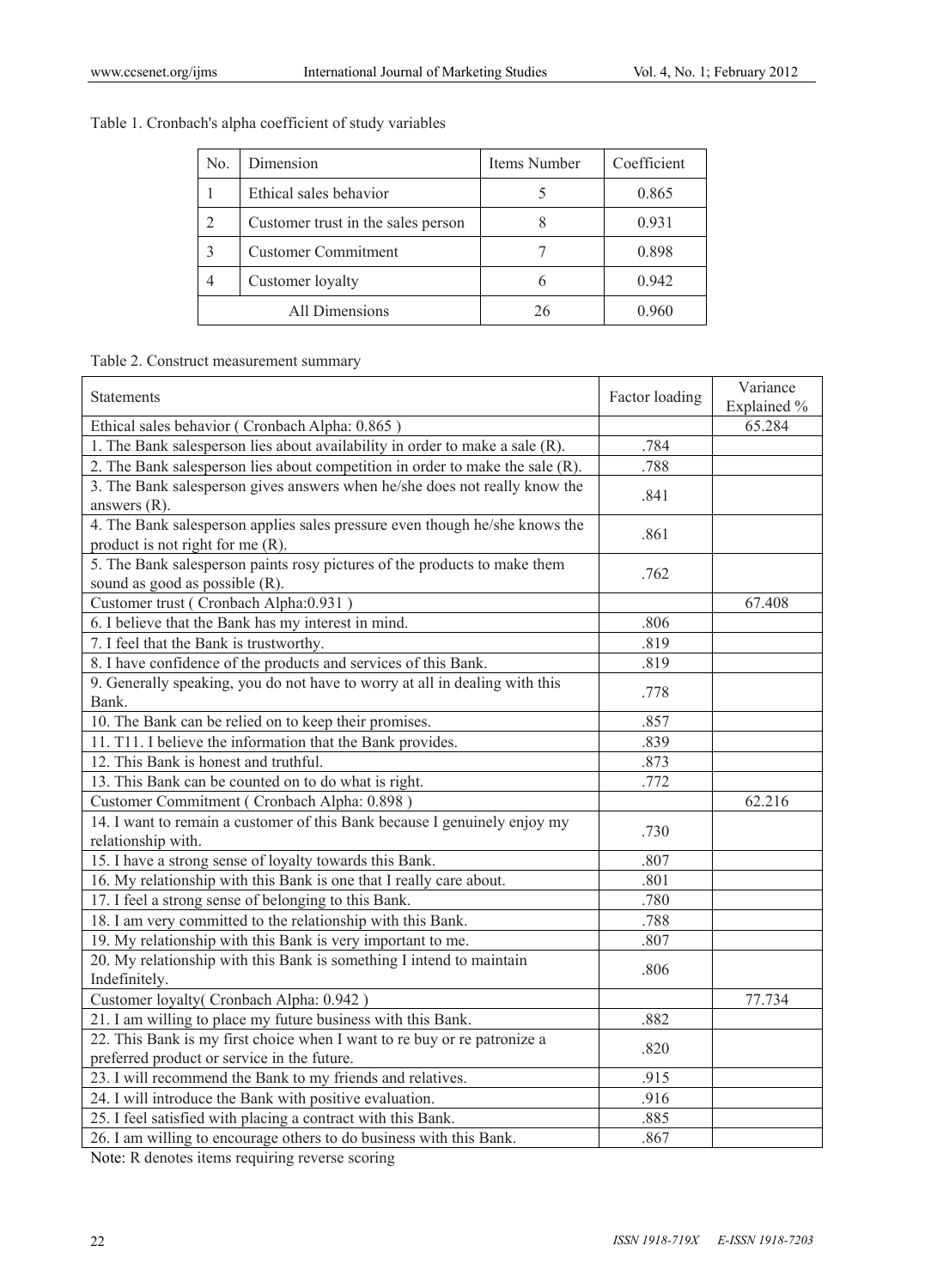| Table 3. Correlation matrix and descriptive statistics of study variables $(n=217)$ |  |  |  |  |  |  |
|-------------------------------------------------------------------------------------|--|--|--|--|--|--|
|-------------------------------------------------------------------------------------|--|--|--|--|--|--|

|                        | Ethical sales<br>behavior | Trust                    | Commitment | Loyalty |
|------------------------|---------------------------|--------------------------|------------|---------|
| Ethical sales behavior |                           |                          |            |         |
| Trust                  | $.663$ <sup>(**)</sup> )  |                          |            |         |
| Commitment             | $659$ (**)                | $.891$ (**)              |            |         |
| Loyalty                | $.440$ (**)               | $.748$ <sup>(**)</sup> ) | $.716**$   |         |
| Mean                   | 5.2009                    | 4.8992                   | 5.000      | 4.472   |
| Std. deviation         | 1.051                     | 1.034                    | 0.949      | 1.337   |

Note: \*\* Correlation is significant at the 0.01 level (2-tailed).

|  |  | Table 4. Confirmatory factor analysis: measurement property |  |
|--|--|-------------------------------------------------------------|--|
|  |  |                                                             |  |

|                |                             |                         | Estimate | S.E. | C.R.   | $\mathbf{P}$ | Label             |
|----------------|-----------------------------|-------------------------|----------|------|--------|--------------|-------------------|
| E <sub>5</sub> | $\leftarrow$ ---            | <b>Ethical Behavior</b> | .707     |      |        |              |                   |
| E4             | $\leftarrow$ ---            | <b>Ethical Behavior</b> | .833     | .114 | 11.158 | ***          | par 1             |
| E <sub>3</sub> | $\leftarrow$                | <b>Ethical Behavior</b> | .811     | .115 | 10.906 | ***          | par 2             |
| E2             | $\leftarrow$ ---            | <b>Ethical Behavior</b> | .711     | .119 | 9.658  | ***          | par <sub>_3</sub> |
| E1             | $\leftarrow$ ---            | <b>Ethical Behavior</b> | .699     | .124 | 9.504  | ***          | par_4             |
| T <sub>1</sub> | $\leftarrow$ ---            | Trust                   | .778     |      |        |              |                   |
| T <sub>2</sub> | $\leftarrow$ ---            | Trust                   | .771     | .076 | 12.324 | ***          | par_5             |
| T <sub>3</sub> | $\leftarrow$ ---            | Trust                   | .776     | .077 | 12.416 | ***          | par 6             |
| T4             | $\leftarrow$ ---            | Trust                   | .725     | .078 | 11.427 | ***          | par 7             |
| T <sub>5</sub> | $\leftarrow$ ---            | Trust                   | .842     | .079 | 13.768 | ***          | par <sub>8</sub>  |
| T <sub>6</sub> | $\leftarrow$ ---            | <b>Trust</b>            | .828     | .076 | 13.475 | ***          | par 9             |
| T7             | $\leftarrow$                | <b>Trust</b>            | .866     | .083 | 14.299 | ***          | par 10            |
| T <sub>8</sub> | $\leftarrow$ ---            | Trust                   | .748     | .078 | 11.872 | ***          | par 11            |
| C7             | $\leftarrow$ ---            | commitment              | .779     |      |        |              |                   |
| C6             | $\leftarrow$ ---            | commitment              | .788     | .084 | 12.444 | ***          | par 12            |
| C <sub>5</sub> | $\leftarrow$ ---            | commitment              | .712     | .088 | 11.006 | ***          | par 13            |
| C4             | $\leftarrow$ ---            | commitment              | .691     | .084 | 10.623 | ***          | par 14            |
| C <sub>3</sub> | $\leftarrow$ ---            | commitment              | .760     | .082 | 11.912 | ***          | par 15            |
| C <sub>2</sub> | $\leftarrow$ --             | commitment              | .793     | .082 | 12.553 | ***          | par 16            |
| C1             | $\lt$ ---                   | commitment              | .692     | .091 | 10.645 | ***          | $par_{17}$        |
| L6             | $\leftarrow$ ---            | Loyalty                 | .844     |      |        |              |                   |
| L <sub>5</sub> | $\leftarrow$ ---            | Loyalty                 | .861     | .063 | 16.391 | ***          | par 18            |
| L4             | $\leftarrow$                | Loyalty                 | .906     | .059 | 17.944 | ***          | par 19            |
| L <sub>3</sub> | $\lt_{\text{---}}$          | Loyalty                 | .899     | .058 | 17.721 | ***          | par 20            |
| L2             | $\leftarrow$ ---            | Loyalty                 | .770     | .061 | 13.647 | ***          | par 21            |
| L1             | $\operatorname{\sf \leq--}$ | Loyalty                 | .856     | .065 | 16.218 | ***          | par 22            |

Note: Standardized Regression Weights: (Group number 1 - Default model)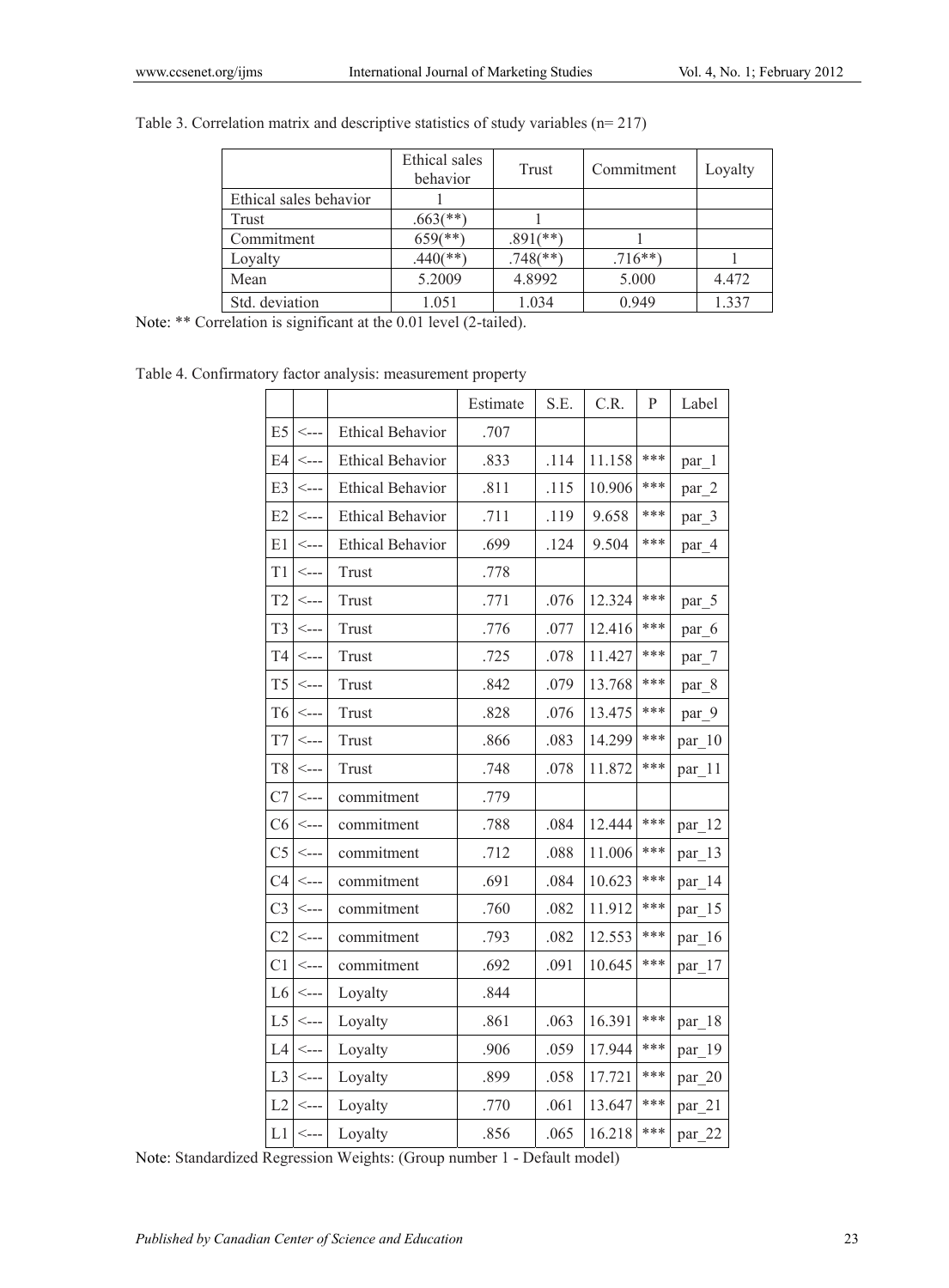|                    | To                         | Customer | Customer   | Customer |
|--------------------|----------------------------|----------|------------|----------|
|                    | From                       | trust    | Commitment | Loyalty  |
|                    | Ethical sales behavior     | .663     | .120       | $-.134$  |
| Effect<br>Direct   | Customer trust             | .000     | .812       | .580     |
|                    | <b>Customer Commitment</b> | .000     | .000       | .288     |
|                    | Ethical sales behavior     | .000     | .539       | .574     |
| Effect<br>Indirect | Customer trust             | .000     | .000       | .234     |
|                    | <b>Customer Commitment</b> | .000     | .000       | .000     |
|                    | Ethical sales behavior     | .663     | .659       | .440     |
| Effect<br>Total    | Customer trust             | .000     | .812       | .814     |
|                    | <b>Customer Commitment</b> | .000     | .000       | .288     |

Table 5. Result of structural equation modeling: standardized direct, indirect and overall effects

Table 6. Hypotheses testing results of the structural equation model

| <b>Hypothesis</b> | Causal path                                                | Standardized | Test result   |
|-------------------|------------------------------------------------------------|--------------|---------------|
|                   |                                                            | Coefficients |               |
| H1                | Ethical sales behavior $\rightarrow$ customer trust        | $0.663**$    | supported     |
| H2                | : Ethical sales behavior $\rightarrow$ customer commitment | $0.120*$     | supported     |
| H <sub>3</sub>    | customer commitment<br>customer trust $\rightarrow$        | $0.812**$    | supported     |
| H4                | customer trust $\rightarrow$ customer Loyalty              | $0.580**$    | supported     |
| H <sub>5</sub>    | : customer commitment $\rightarrow$ customer Loyalty       | $0.288**$    | supported     |
| H <sub>6</sub>    | Ethical sales behavior $\rightarrow$ customer Loyalty      | $-0.134$     | not supported |
| H7                | Ethical sales behavior $\rightarrow$ customer Loyalty      | $0.574**$    | supported     |
|                   | Indirect effect through customer trust and customer        |              |               |
|                   | Commitment as mediators                                    |              |               |

Note: \*\* indicates  $p<0.01$ : \* indicates  $p<0.05$ .



H<sub>6</sub>

Figure 1. The conceptual model